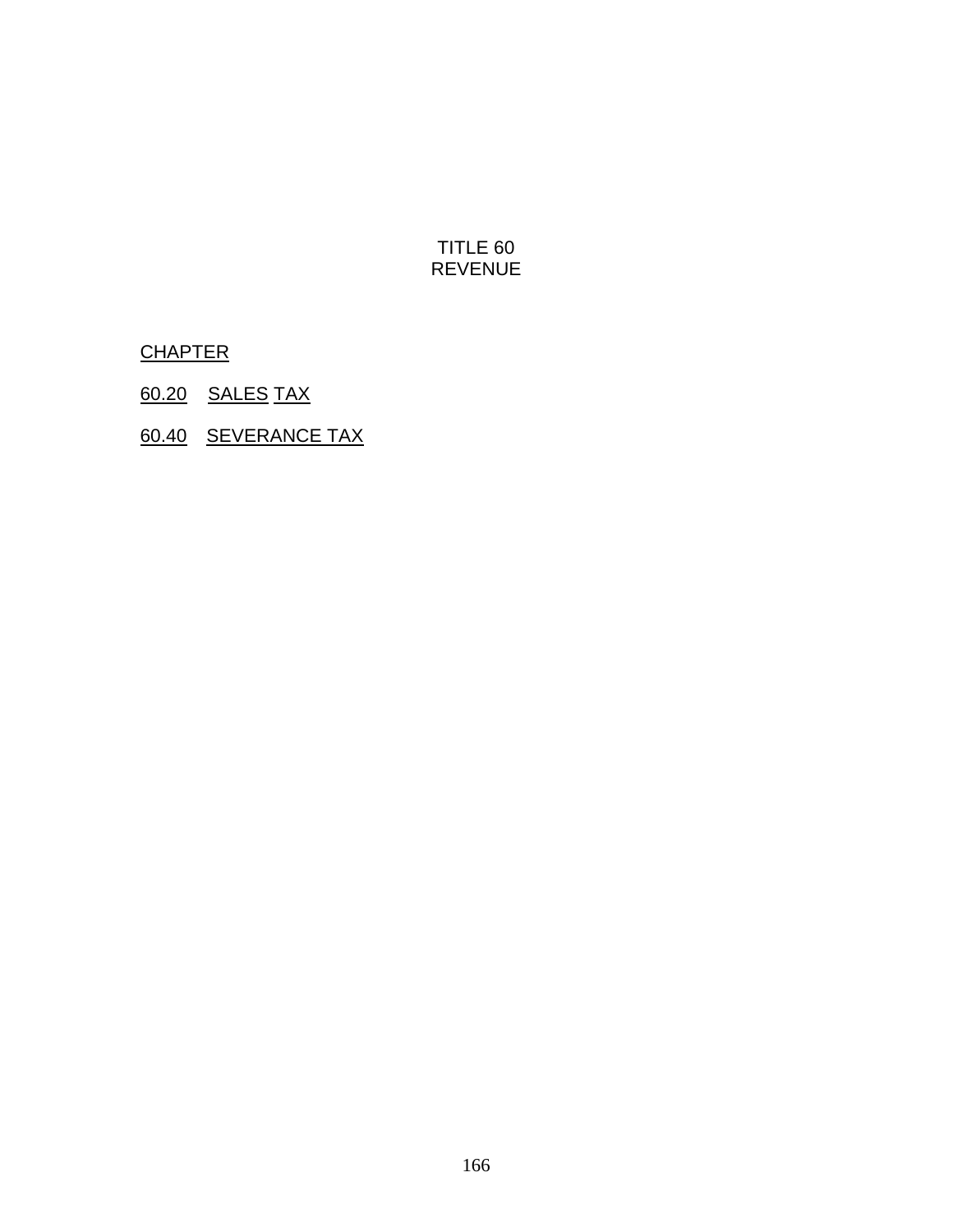### TITLE 60

## REVENUE

#### Chapter 60.20 - Sales Tax

#### **Sections**:

| 60.20.010 | Tax Levied.                                   |
|-----------|-----------------------------------------------|
| 60.20.020 | Obligation to Pay Tax.                        |
| 60.20.030 | Computation of Tax.                           |
| 60.20.040 | Tax Funds Held in Trust.                      |
| 60.20.050 | Payment and Remittance.                       |
| 60.20.060 | Sale or Transfer of Business.                 |
| 60.20.070 | Exemptions.                                   |
| 60.20.080 | <b>Rulings and Regulations.</b>               |
| 60.20.090 | Registration-Authority to Enforce Collection. |
| 60.20.100 | Statement of Tax.                             |
| 60.20.110 | Protest of Tax.                               |
| 60.20.115 | Protest of Tax by Buyer.                      |
| 60.20.118 | Refund of Excess Payment.                     |
| 60.20.120 | Disposition of Tax Information.               |
| 60.20.130 | Record--Investigation and Audits.             |
| 60.20.140 | Penalties and Interest.                       |
| 60.20.150 | Records Submitted.                            |
| 60.20.160 | Forced Filing.                                |
| 60.20.162 | Lien.                                         |
| 60.20.170 | <b>Accelerated Returns.</b>                   |
| 60.20.180 | Time Extensions.                              |
| 60.20.185 | <b>Liability of Responsible Persons</b>       |
| 60.20.220 | Use Tax Levied.                               |
| 60.20.250 | Definitions.                                  |
| 60.20.260 | <b>Authority to Contract Collections.</b>     |
| 60.20.300 | <b>Enforcement and Penalties.</b>             |

#### **60.20.010 Tax Levied.**

There is levied and shall be collected a tax of two percent on all sales of raw fish in the Borough. The tax applies to the sale of raw fish whether delivered directly or indirectly by the seller to the buyer in the Borough.

(Ord. 88-2(s), Sec. 60.20.010)

## **60.20.020 Obligation to Pay Tax.**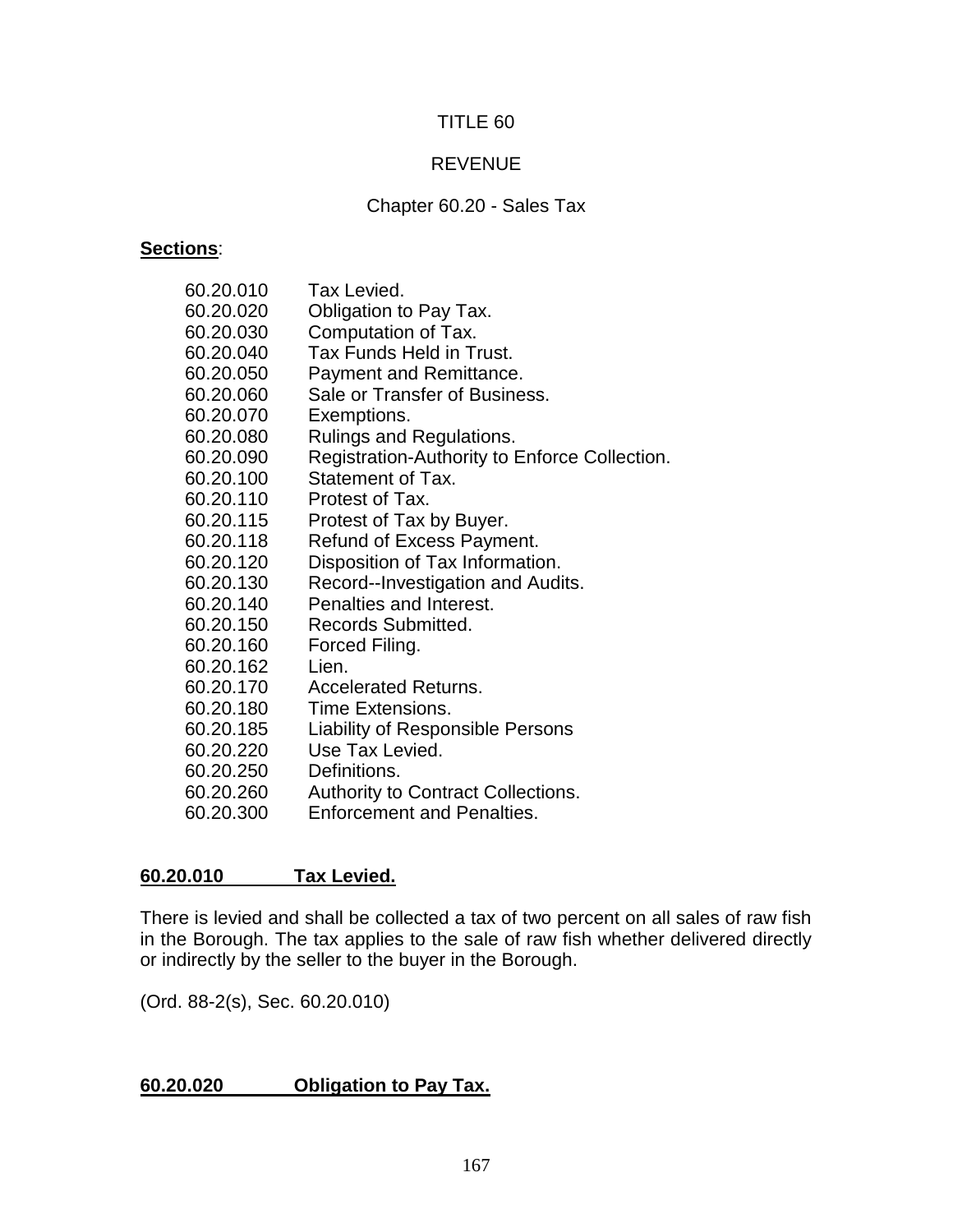The tax levied under this chapter is an obligation of the seller. The buyer shall collect the tax at the time of sale by withholding from payment to the seller the amount of the tax. If payment is not made at the time of sale or delivery, the buyer shall segregate from funds of the buyer an amount equal to the tax due on the sale. For purposes of this chapter, funds required to be segregated under this section are taxes collected or required to be collected under this chapter.

(Ord. 88-2(s), Sec. 60.20.020)

### **60.20.030 Computation of Tax.**

The tax due under this chapter shall be computed by multiplying the sale price by two percent. The sale price includes all forms of consideration given for the raw fish. The tax due on a transaction shall be rounded to the nearest whole cent with fractions of one-half cent and more rounded upward.

(Ord. 88-2(s), Sec. 60.20.030)

### **60.20.040 Tax Funds Held in Trust.**

All funds required to be collected or segregated by the buyer are funds of the Borough and shall be held in trust by the buyer until paid over to the Borough. Interest earned on such funds while held by the buyer may be retained by the buyer.

(Ord. 88-2(s), Sec. 60.20.040)

#### **60.20.050 Payment and Remittance.**

- (a) Taxes required to be collected under this chapter during a calendar month are due and payable to the Borough on the last day of the calendar month. Every buyer liable for collection of the tax shall file with the Borough on forms furnished by the Borough a return containing the following information:
	- (1) Gross purchases by the buyer during the calendar month;
	- (2) Nontaxable purchases during the calendar month;
	- (3) Taxable purchases during the calendar month;
	- (4) Taxes collected on taxable purchases;
	- (5) Interest, penalties, deductions and such other information as may be required on the form.
- (b) The return shall be signed and its completeness and accuracy sworn to by the buyer under penalty of perjury.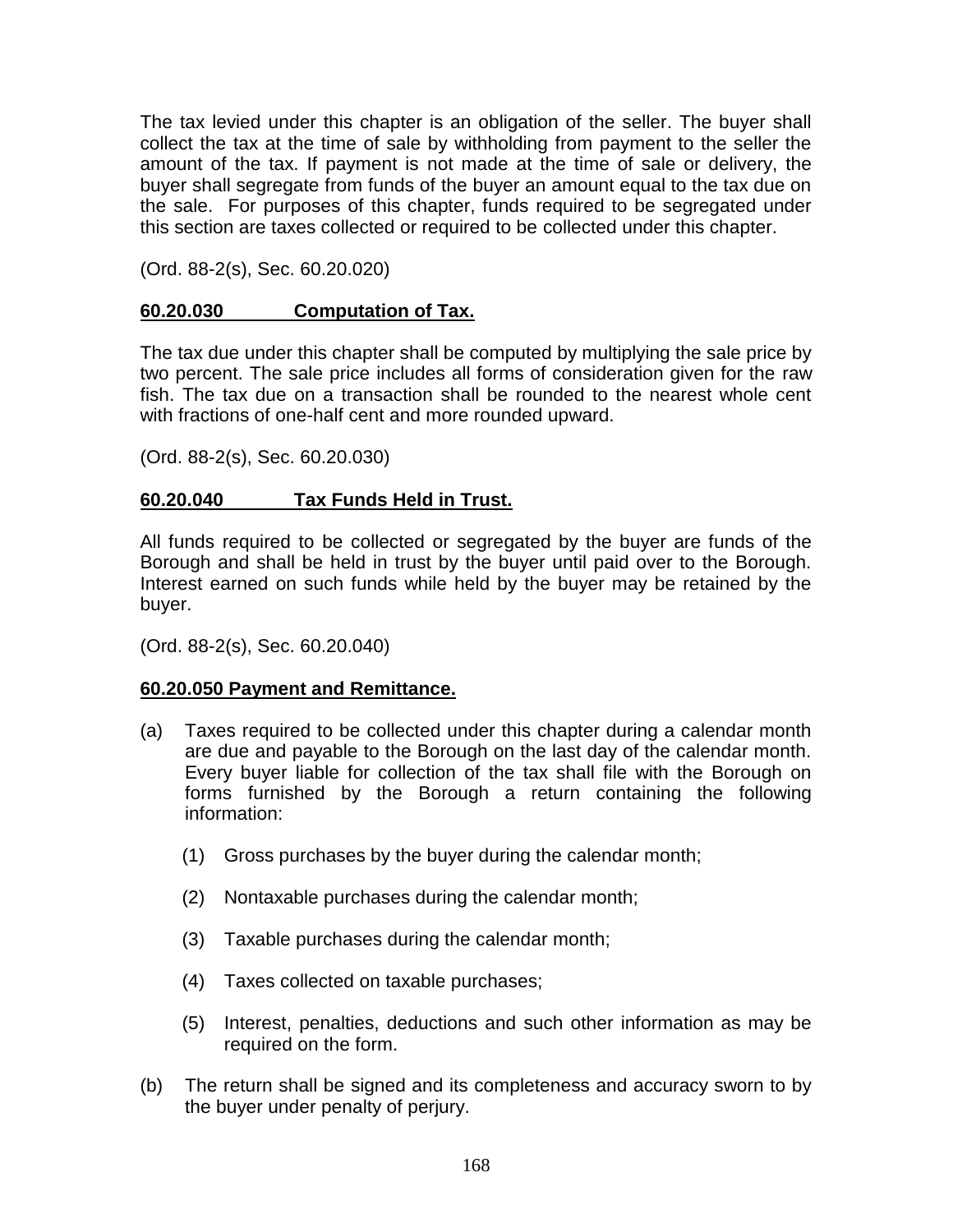- (c) The completed return, together with the remittance of the tax required to be collected during the calendar month, must be received by the Borough at the address designated on the return form on or before the fifteenth day of the month following the end of the calendar month for which the return is required. If the fifteenth day of a month falls on a Saturday, Sunday or a State holiday, the date for receipt is extended to the next day that is not a Saturday, Sunday or State holiday.
- (d) Any buyer who was required to collect a tax during a calendar month shall file a return for the next following calendar month even though no tax may be due during the following month. A return filed for a month in which no tax was required to be collected must show why no tax was collected or is due. If the business is sold or transferred to another, whether voluntarily or involuntarily, the person filing the return shall provide on the form the name of the person to whom the business was sold or transferred. A person who files a return for a calendar month in which no taxes were required to be collected is not required to file additional returns until the person is required to collect a tax under this chapter.
- (e) If a complete return accompanied by the entire tax due is received by the Borough within the time allowed, the person collecting the tax may deduct and retain up to two percent of the tax due as compensation for its costs of administration of the tax; however, the amount deducted and retained may not exceed \$150 for any month. (Ord. 98-3, amended Sec. 60.20.050 (e) (amended Ord. 89-4))
- (f) Amounts received with the return shall be applied in the following order:
	- (1) penalties due, beginning with the oldest penalty;
	- (2) interest due, beginning with the interest due on the oldest month; and
	- (3) taxes due, beginning with the taxes due from the oldest month.

(Ord. 98-3 (amended Ord. 88-2), Sec. 60.20.050)

#### **60.20.060 Sale or Transfer of Business.**

If any buyer or other person required to collect a tax under this chapter sells, leases or in any other manner disposes of the business or if the business is transferred voluntarily or involuntarily, the person selling, leasing or otherwise transferring the business shall make or deliver to the Borough within fifteen (15) days of the date of the sale or other transfer a final sales tax return. The purchaser, lessee or other successor or assign shall withhold a sufficient portion of the purchase or lease money to cover the amount of the tax required to be collected under this chapter, penalties, and interest as may be due on unpaid taxes to the Borough until such time as the former owner has produced a receipt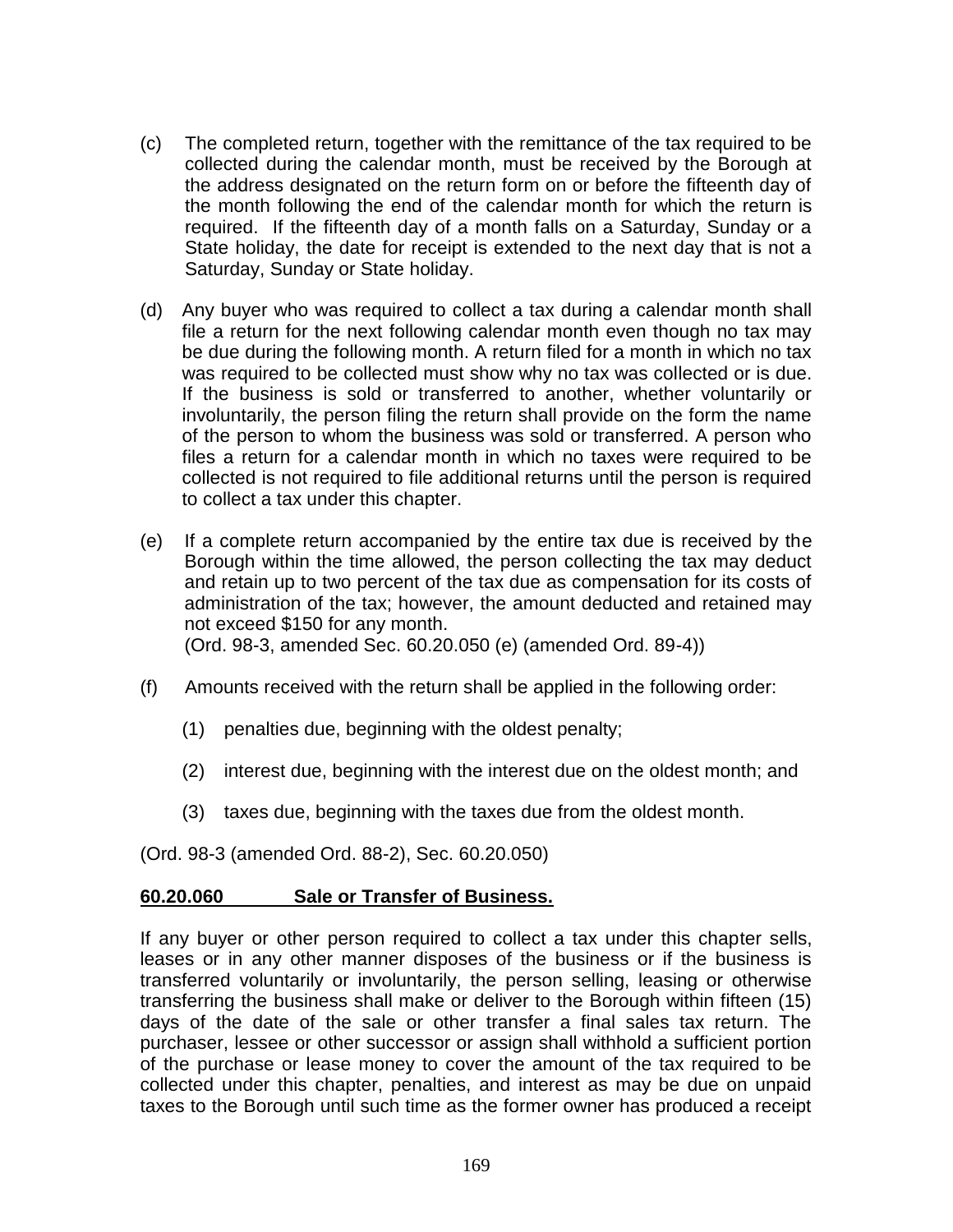from the Borough showing that all tax obligations through the date of sale imposed by this chapter have been paid. The purchaser, lessee or other transferee or successor-in-interest of a business required to collect the tax under this chapter shall be liable for all taxes required to have been collected by the former owner but not paid over to the Borough and shall be liable for all penalties and interest on such unpaid taxes and on late or unfiled returns.

(Ord. 88-2, Sec. 60.20.060)

### **60.20.070 Exemptions.**

The following sales are exempt from the tax imposed by this chapter:

- (1) Casual or isolated sales not made in the regular course of business;
- (2) Resale of the same raw fish in essentially the same form as when purchased if a prior purchase was subject to the tax under this chapter and such prior purchase was fair market value for the fish under the circumstances of such prior purchase;
- (3) All rentals and services performed in the Borough; and
- (4) Sale of all goods except raw fish;
- (5) Twenty-five percent of the sale price of raw fish. This exemption shall be effective only for sales or use prior to July 1, 1989 unless, prior to that date, the assembly adopts an ordinance or resolution extending the effective date for one additional fiscal year. If the exemption is extended under this or the preceding sentence, it shall expire at the end of the extension fiscal year unless again extended by the assembly by ordinance or resolution for one additional fiscal year. (Ord. 88-8, Sec. 60.20.070, Ord. 88-2(s), part, 1987)

(Ord. 88-2, Sec. 60.20.070)

## **60.20.080 Rulings and Regulations.**

(a) The Chief Administrator may promulgate and amend regulations and may prescribe the use of forms appropriate to the implementation of this chapter. Regulations promulgated by the Chief Administrator are effective on the date they are promulgated unless a different date is indicated in the regulations; provided, all regulations are subject to repeal or revision by the Assembly at any time. Prior to promulgation, proposed regulations shall be submitted to the Borough Attorney for review and comment. Upon promulgating a regulation or any amendment to an existing regulation, the Chief Administrator shall submit the regulation or amendment to the Assembly at its next regular meeting.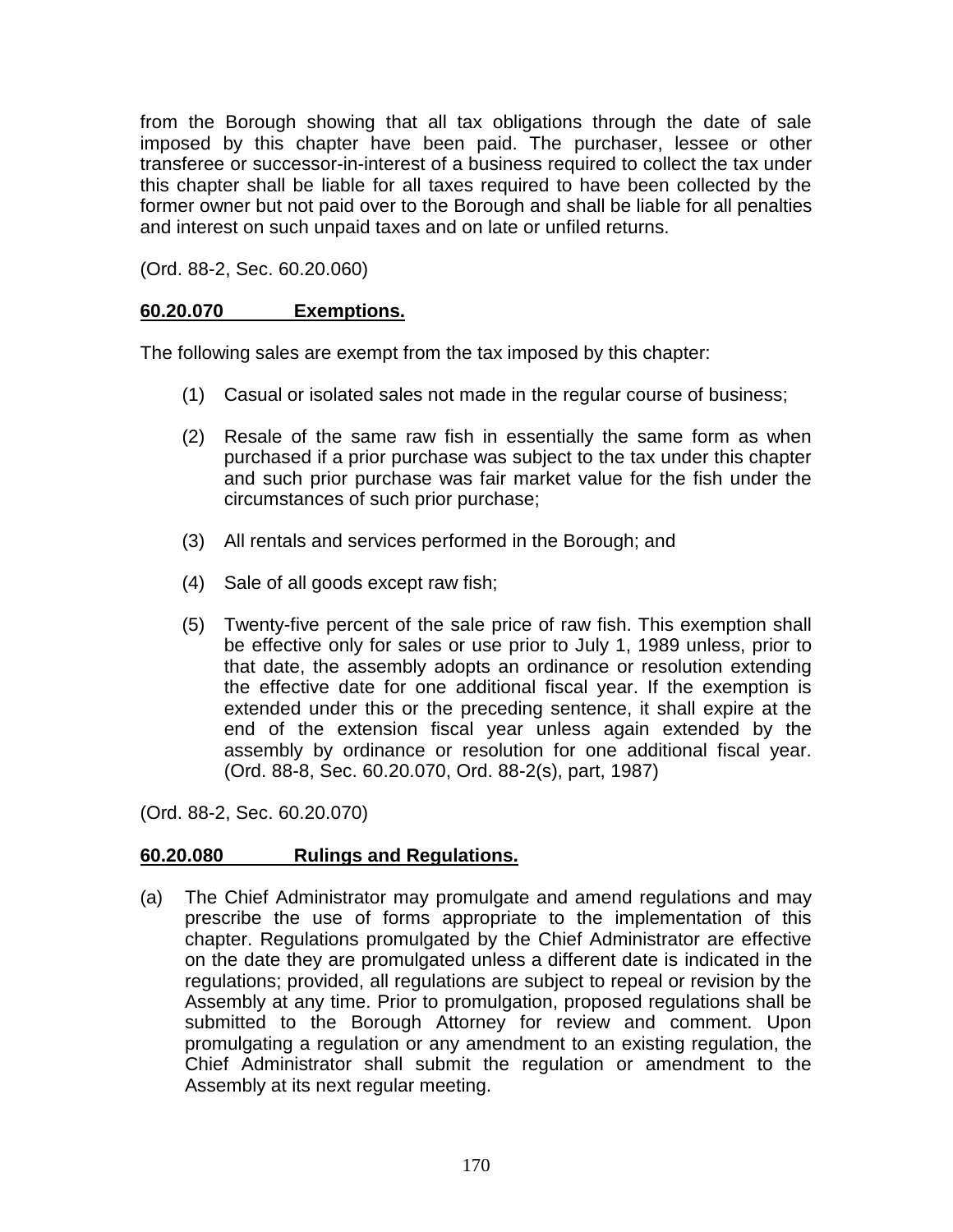(b) If any person who is or may be required to pay or collect a tax under this chapter questions the application of this chapter to a transaction or other situation in which that person is involved or may become involve, the person may apply to the Sales Tax Administrator for a ruling on the question. The Sales Tax Administrator may rule on the question and may seek the service of the Borough Assembly on the question. Before a ruling of the Sales Tax Administrator is effective or binding on the Borough, it must be signed by the Chief Administrator. Rulings having general applicability shall be considered by the Chief Administrator for promulgation as a regulation.

(Ord. 88-2, Sec. 60.20.080)

#### **60.20.090 Registration-Authority to Enforce Collection.**

- (a) All persons required to collect a tax under this chapter shall file with the Sales Tax Administrator an application for a certificate of registration on a form provided by the Borough. The application must be filed not later than 30 days after the date upon which the person engages in a transaction taxable under this chapter. The application must contain or be accompanied by:
	- (1) the name and mailing address of the applicant;
	- (2) the location at which the applicant will conduct its business where transactions subject to the tax under this chapter will occur; if the applicant's business is to be conducted from one or more vessels, the name of the vessels and the general location or areas in which each vessel will operate;
	- (3) the applicant's Alaska Fisheries Business License number;
	- (4) a copy of the applicant's most recent Alaska Fisheries Business License Tax filing;
	- (5) a copy of the most recent statement provided the State of the amount of fisheries products the person expects to produce during the applicant's license year; and
	- (6) a statement of the extent of licensable property owned by the applicant in the Borough against which the tax liability of the applicant may be collected and other information with respect to descriptions, location and value of the property which the department prescribes.
- (b) Upon receipt of a properly executed application, the Sales Tax Administrator will issue a certificate of registration setting out the name of the registrant, its physical and its mailing addresses, the place the registrant will conduct its taxable transactions if the registrant will conduct its taxable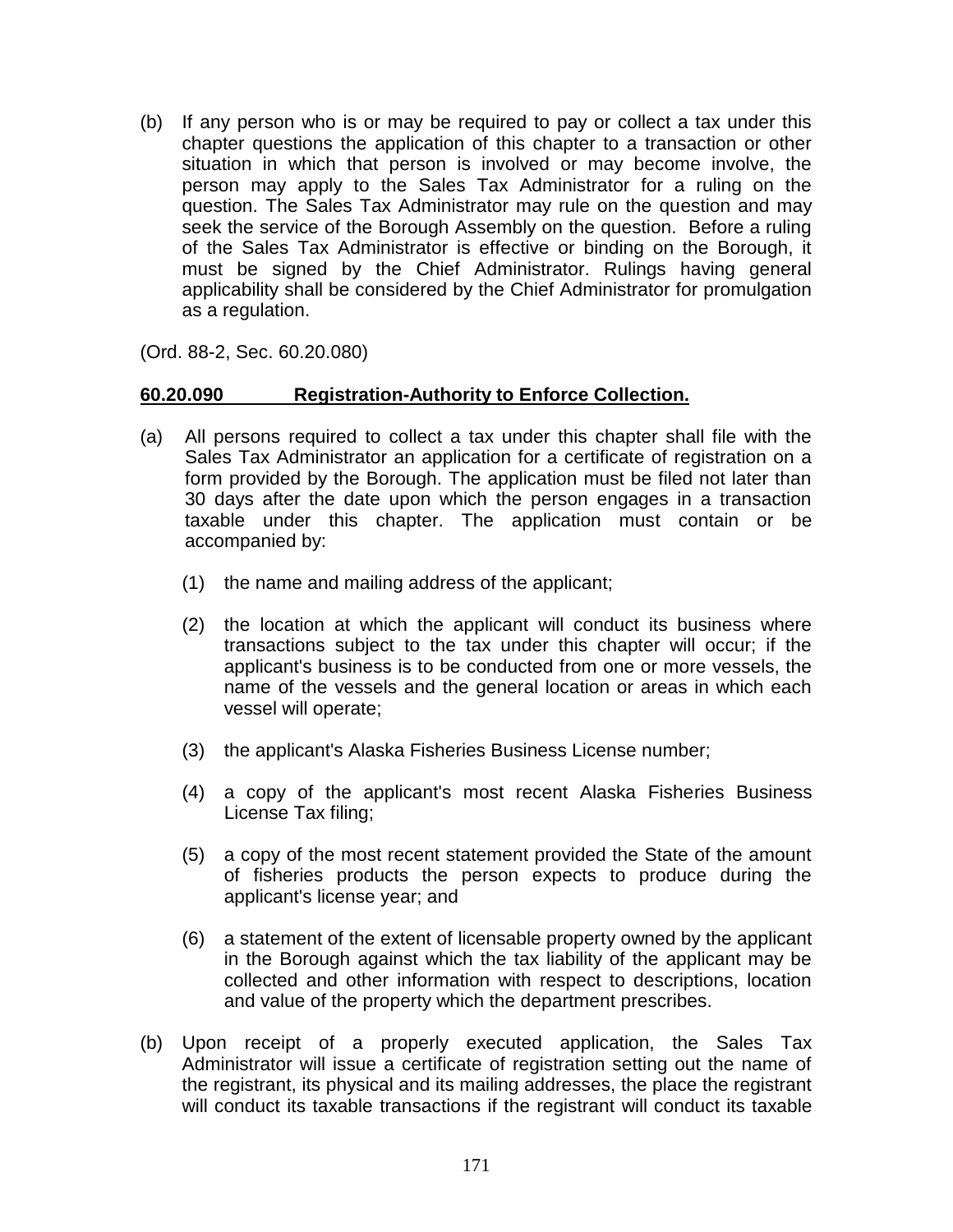transactions if the registrant has a fixed place of operations, or the name of the vessel and the general area in which the vessel operates if the registrant will be operating from a vessel. The certificate shall authorize the registrant to collect and enforce the collection of the tax required to be collected under this chapter. The certificate must be prominently displayed at the location set out in the certificate or upon the vessel named in the certificate. A separate certificate shall be issued for each vessel or location of an applicant.

- (c) A certificate of registration is nonassignable and nontransferable and must be surrendered to the Sales Tax Administrator by the registrant to whom it is issued upon the registrant's ceasing to do business at the location or on the vessel named therein. If the business is continued at the same location, but there is a change in its form of organization, such as a change of a single proprietorship to a partnership or corporation, or the admission or withdrawal of a partner, or other change, the registrant shall surrender the old certificate to the Sales Tax administrator with an application for a new certificate. If the business of a registrant is sold, leased or in any other manner transferred to another person, the registrant shall surrender the certificate to the Sales Tax Administrator and the new owner, lessee or other successor to the business shall immediately apply for a new certificate.
- (d) If there is a change of location of a registrant's place of business, the registrant shall surrender the certificate for the old location to the Sales Tax Administrator along with a statement of the new address. Upon receipt of the old certificate and the new address, the Sales Tax Administrator shall issue a new certificate of registration showing the new location.
- (e) Before issuing a certificate of registration, the applicant shall post a bond, furnish a statement of net worth, or furnish such additional security as may be required by the Sales Tax Administrator to insure full and prompt payment of taxes required to be collected under this chapter; provided, no bond, statement of net worth, or additional security may be required except in accordance with regulations promulgated by the Chief Administrator.
- (f) A person applying for a certificate of registration under this section thereby gives consent to an inspection by the Borough of the applicant's Alaska Fisheries Business Tax Returns and other information or records filed by the registrant with the State of Alaska for the purpose of enforcement and administration of the provisions of this chapter.

(Ord. 88-2, Sec. 60.20.090)

## **60.20.100 Statement of Tax.**

A person required to collect tax under this chapter shall provide the seller with a statement of the amount of tax owing on any taxable transaction and shall retain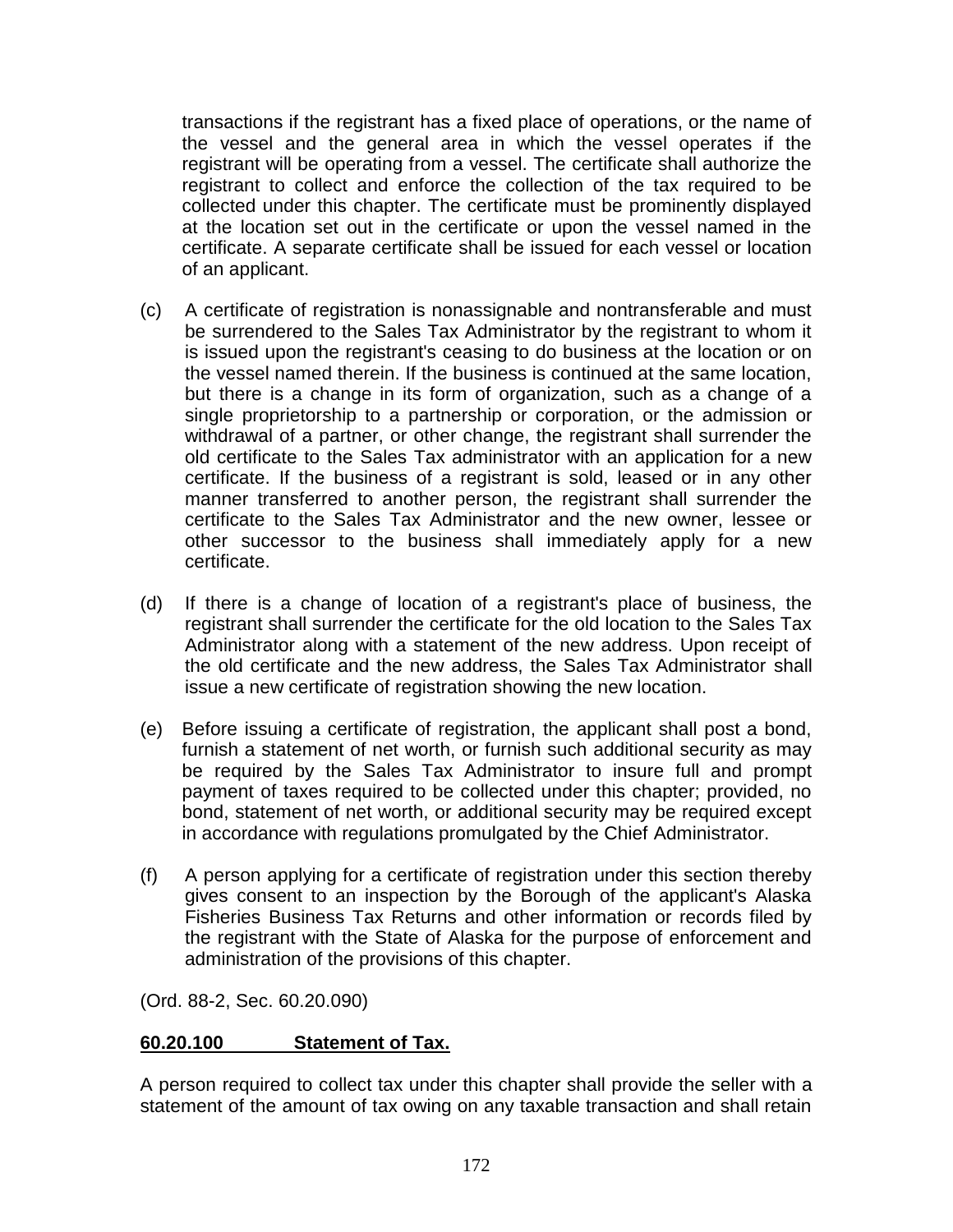a copy of such statement for a period of not less than five (5) years following the due date of the payment of the tax to the Borough.

(Ord. 88-2, Sec. 60.20.100)

## **60.20.110 Protest of Tax.**

- (a) The buyer shall determine whether a sale is taxable under this chapter. If the buyer fails to collect the tax due on a transaction because of an incorrect determination of taxability by the buyer or for any other reason, the buyer becomes liable to the Borough for the tax in the same manner as if the tax had been collected. (Ord. 88-2(s), 60.20.110)
- (b) If a seller believes that a transaction is exempt or otherwise not subject to the tax imposed under this chapter, to the tax, the seller shall pay to the buyer the tax under protest. A tax is paid under protest by stating to the buyer that the tax is paid under protest and requesting the buyer mark any sales slips, vouchers or other evidence of the sale to indicate that the tax is paid under protest. The seller shall file with the buyer and with the Sales Tax Administrator, a statement of protest on a form provided to the buyer by the Borough. Failure to file a complete statement of protest with both the buyer and the Sales Tax Administrator within 10 days of the date of the sale or to pay the tax constitutes a waiver of the protest and of any other right of the seller to challenge the tax in any other forum. The seller shall clearly set out on the form the terms and conditions of the sale, the amount of the sale, the quantity of fish involved, the location of the sale or other transaction and all other information necessary to support the seller's claim that the tax does not apply. The form shall include the names and mailing addresses of both the seller and the buyer and any other party involved in the transaction and must be signed by the seller. Unless the buyer records on the seller's statement of protest facts different from those recorded by the seller on the statement, forwarding the statement to the borough constitutes a confirmation by the buyer of the facts set out on the statement to the extent the buyer has knowledge of such facts. (Ord. 88-12 (amended 88-2), Sec. 60.20.110 (b))
- (c) Upon receipt of a written protest, the buyer shall forward the protest to the Sales Tax Administrator along with any additional statements the buyer believes may assist the Sales Tax Administrator in determining the protest. The written protest must be forwarded to the Sales Tax Administrator as promptly as possible, and in any case not later than thirty days after delivery of the protest to the buyer.
- (d) The Sales Administrator shall issue a written ruling on each seller protest within 30 days of receipt of the protest from the buyer. The burden of proof is on the seller. The Sales Tax Administrator may seek the advice of the Borough attorney on any protest. The ruling will be in writing and must set forth the reason for the grant or denial of the protest. The ruling will be sent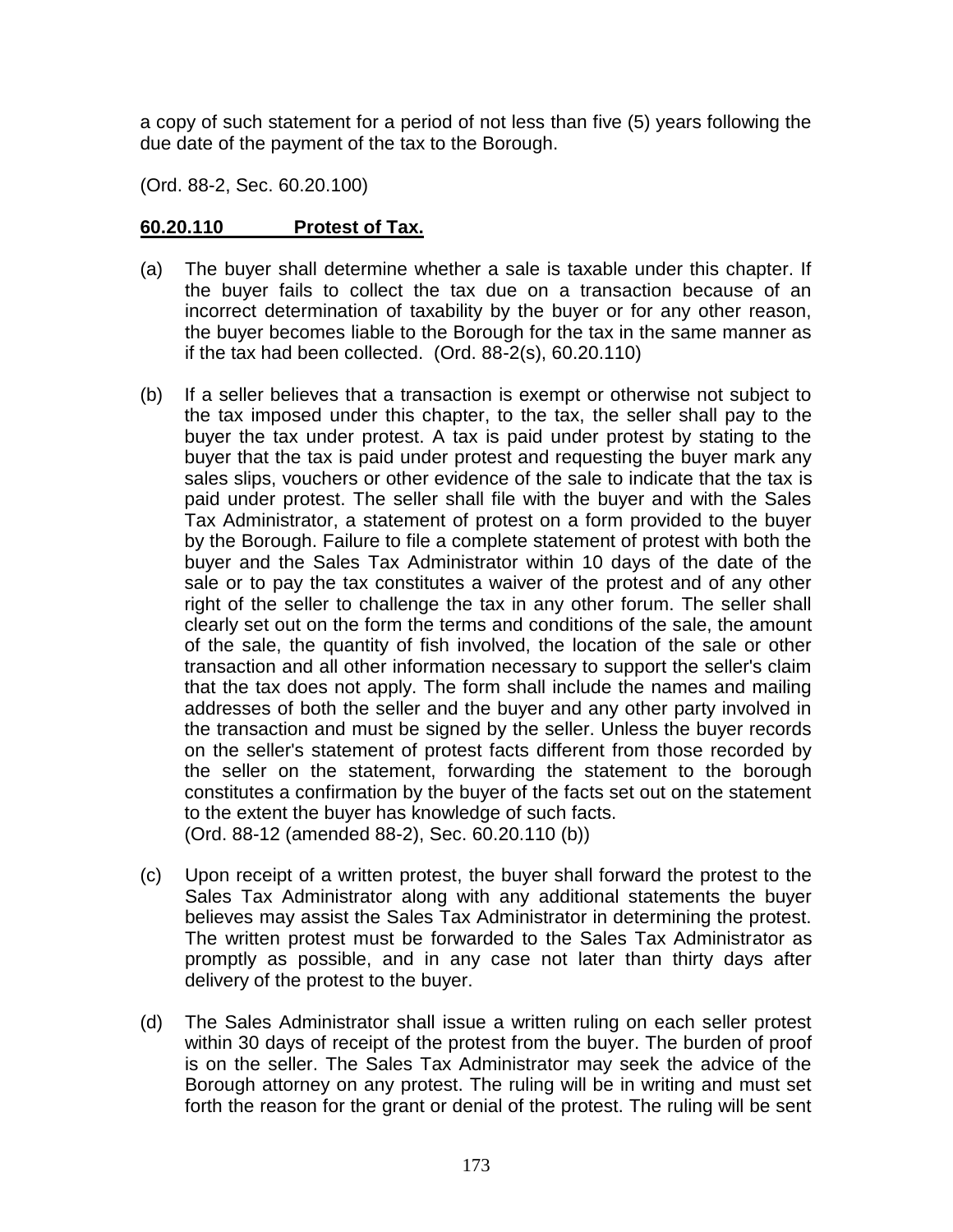to the buyer and the seller at the addresses given on the protest. (Ord. 88- 12 (amended 88-2), Sec. 60.20.110 (d))

- (e) If a protest is granted, the Sales Tax Administrator shall determine whether the tax protested has been received by the Borough from the buyer. If the tax has been received, the Sales Tax Administrator shall refund directly to the seller the amount of the tax to be refunded. If the tax has not been received by the Borough, the buyer shall be instructed to refund to the seller the appropriate amount if the buyer has actually collected the tax from the seller. If the buyer has not yet paid for the fish, the buyer shall make such adjustment as necessary to the accounts of the seller to reflect the correct amount of the tax due. The buyer and the seller may make other arrangements for crediting to the seller the amount of the refund if the buyer and the seller reach a mutual agreement as to such alternate procedure.
- (f) In the event a protest is denied, the seller may, within thirty days of the date of mailing of the notice of denial, request that the claim be referred to the Chief Administrator if that person is not acting as the Sales Tax Administrator. The Chief Administrator shall receive such additional information, whether written or oral, as the protesting seller may desire to present. The Chief Administrator may also receive such additional testimony as the Sales Tax Administrator may present. The Chief Administrator shall render a decision in writing and give notice of the decision to both the seller and buyer. The decision of the Chief Administrator, whether acting as the Chief Administrator or as the Sales Tax Administrator, if final and is subject to judicial review under the applicable rules of court.

(Ord. 88-2(s), Sec. 60.20.110)

#### **60.20.115 Protest of Tax by Buyer.**

(a) If a buyer believes that a transaction is exempt or otherwise not subject to the tax imposed under this chapter or believes that a penalty interest or other charge is not owing but has been informed by the borough that such transaction is subject to the tax imposed under this chapter or such charge is owing, the buyer may protest the tax by paying the tax owed to the borough and filing with the borough at the time of payment a statement of protest setting out all relevant facts and clearly explaining why the transaction taxed or charge made is exempt, not otherwise subject to the tax levied under this chapter or not owing. The payment and statement of protest must be received by the borough not later than the 3Oth day following the date the tax was required to be collected from the seller; or, if no tax was collected, the later of the occurrence of the challenged transaction or the date the notice from the borough that the transaction is taxable; or if the protest is of a disallowance, charge levied, or similar action by the borough, the date of the notice to the buyer of the borough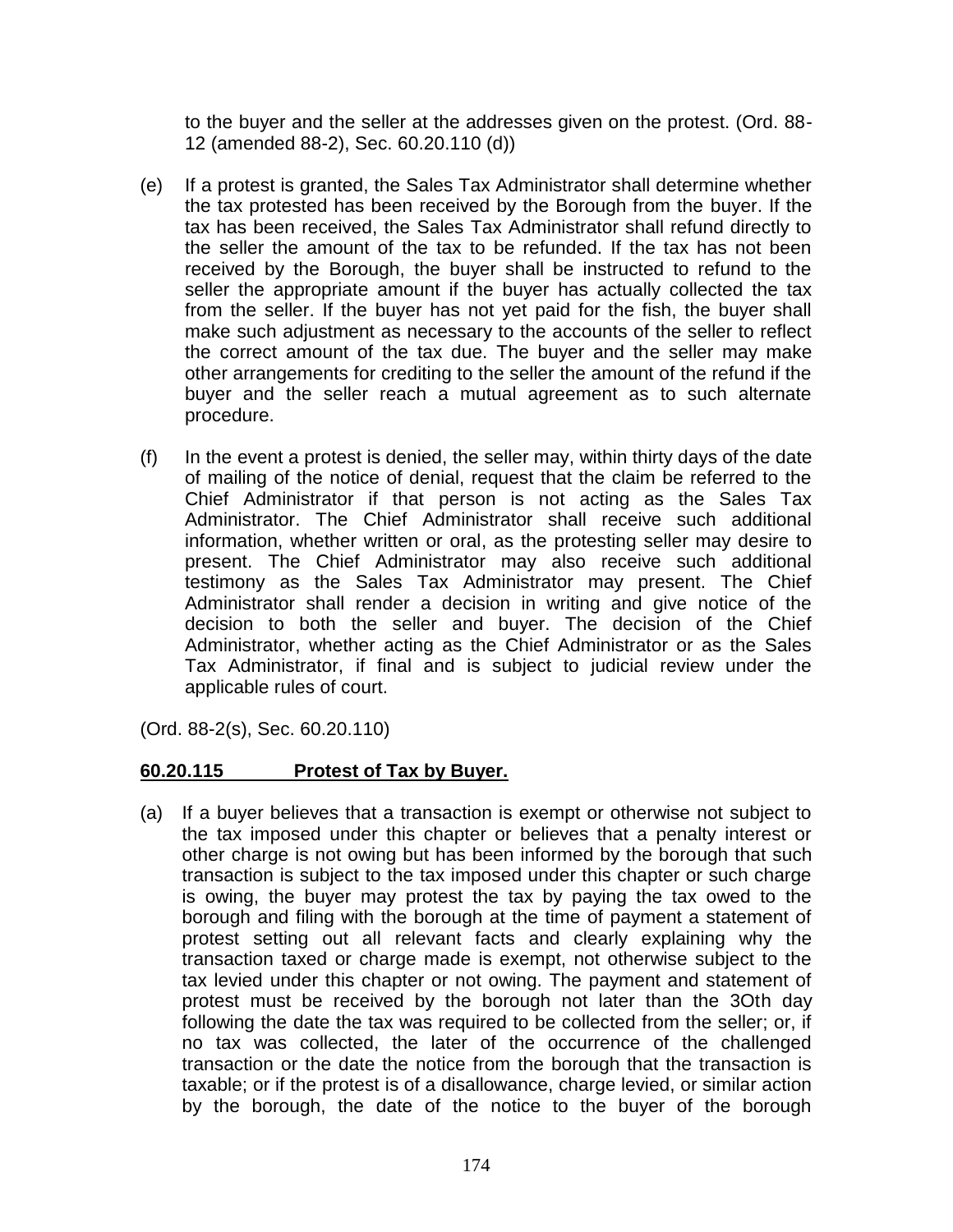determination. Failure to file a statement of protest and to pay the amount claimed by the borough as owing within the time permitted under this subsection constitutes a waiver of the right to protest the tax, disallowance, charge or other borough determination under this chapter and is a waiver of the right to appeal the protest to the chief administrator or to appeal or otherwise challenge the tax, charge or determination in any judicial or other proceeding.

- (b) The Sales Tax Administrator shall issue a written ruling on each buyer protest within 30 days of receipt of the protest. The buyer has the burden of proof. The Sales Tax Administrator may permit or require the buyer to provide additional information relevant to the protest. The Sales Tax Administrator may seek the advice of the Borough attorney on any protest. The ruling will be in writing and must set forth the reason for the grant or denial of the protest. The ruling will be sent to the buyer at the address given on the protest.
- (c) If a protest is granted, the Sales Tax Administrator shall refund to the buyer the charge levied or the tax collected and paid over to the borough that was on an exempt transaction or otherwise not subject to the tax levied under this chapter. The buyer shall immediately refund to each seller from whom the tax was collected the amount of the tax improperly collected; provided, if the buyer has failed to directly or indirectly collect the tax but has paid the tax to the borough from its own account, the buyer may retain the tax refunded.
- (d) In the event a protest is denied, the buyer may, within 30 days of the date of the notice of denial, request that the protest be referred to the Chief Administrator if that person was not acting as the Sales Tax Administrator on the protest. The Chief Administrator shall receive such additional information, whether written or oral, as the protesting buyer may desire to present. The Chief Administrator shall render a decision in writing and give notice of the decision to the buyer. The decision of the Chief Administrator, whether acting as the Chief Administrator or as the Sales Tax Administrator, is final and is subject to judicial review by an appeal to the superior court under applicable appellate court rules. Failure to file a request that the denied protest be referred to the Chief Administrator within 30 days of the date of the mailing of the decision by the Sales Tax Administrator constitutes a waiver of the right of the buyer to any further administrative or judicial review of the tax or the protest.

(Ord. 88-12, Sec. 60.20.115, part, 1987)

#### **60.20.118 Refund of Excess Payment.**

(a) A taxpayer or collector who, through a clerical or similar error, pays a tax under this chapter that exceeds the amount actually due may receive a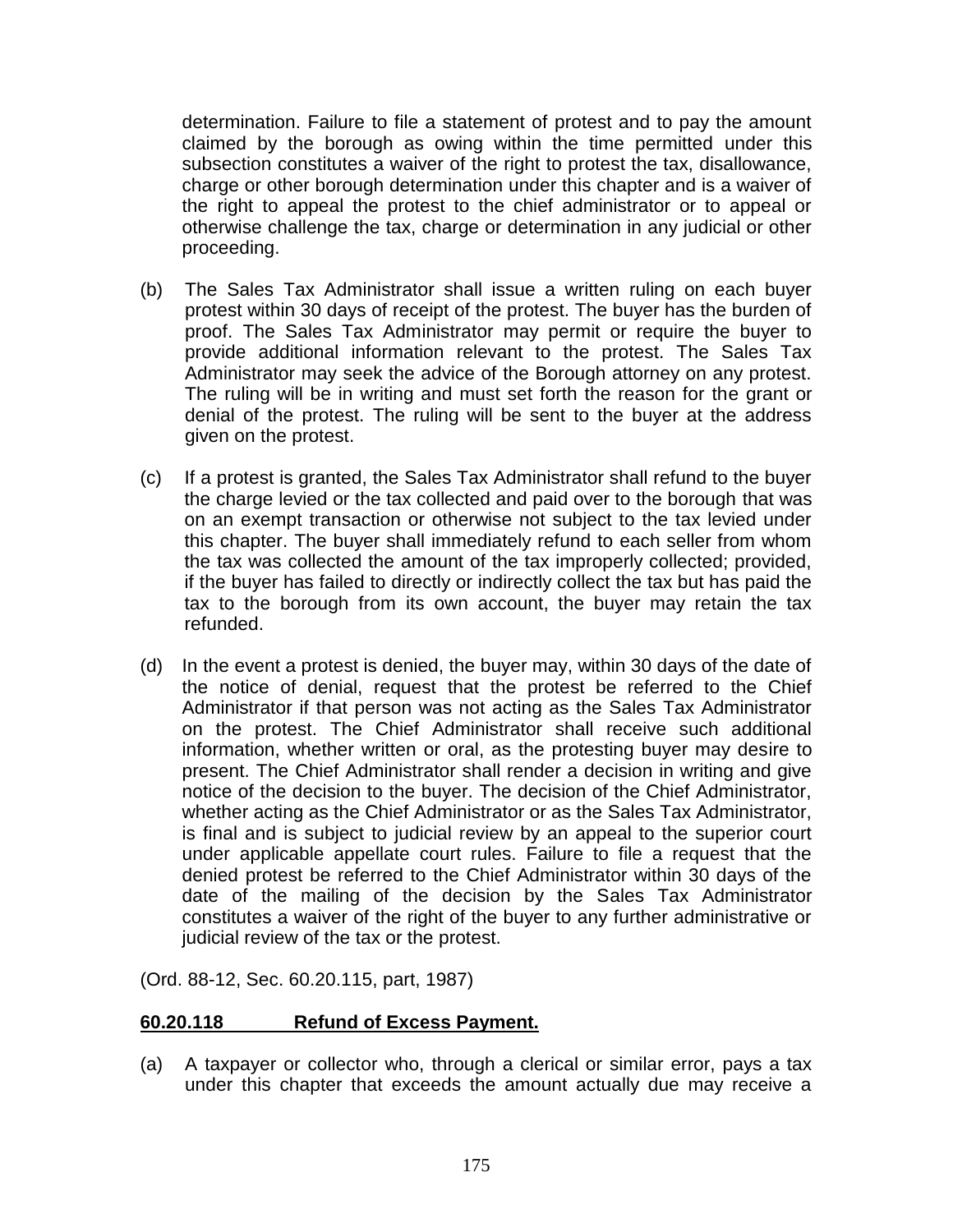refund of the excess payment upon meeting the conditions set out in this section 60.20.118.

- (b) A taxpayer who has a made an excess sales or use tax payment as set out in subsection (a) shall be given a refund of the excess by the collector if the taxpayer.
	- (1) notifies the collector of the excess payment.
	- (2) proves to the collector that an excess payment was made, and

(3) provides such notification and proof to the collector prior to the date the collector pays over to the borough the taxes collected during the reporting period in which the claimed excess payment was made.

- (c) A taxpayer who has made an excess tax payment as set out in subsection (a) who has been denied a refund by the collector or who did not meet the requirements of subsection (b) (3) may file with the Borough for a refund of the excess payment. The taxpayer must file the request for the refund and satisfactory proof of entitlement with the Borough not later than the last business day of the calendar quarter following the quarter during which the claimed excess payment was made. A refund shall be made if the taxpayer is entitled to the refund and the collector has transmitted the excess payment to the borough. The Manager may establish a reasonable fee for processing refund requests under this subsection.
- (d) A collector who has made an excess tax payment as set out in subsection (a) shall be given a refund of the excess if the borough receives written notice from the collector of the amount claimed as an excess payment. The Borough must receive the notice and satisfactory proof of the excess payment, in the form required by the Sales Tax Administrator, not later than the last day upon which the collector may file a tax return under this chapter for the month following the month for which the claimed excess payment was made. (Ord. 98-3, (amended Ord. 90-9), Sec. 60.20.118 (d))
- (e) Upon approval of a refund to collector, the borough may pay the refund to the collector or authorize the collector to take the refund as a credit against future month tax payments; provided, the amount taken as a credit in any one month may not exceed 30 percent of the taxes otherwise due from the collector for the month**.** No interest may be paid on the excess payment. (Ord. 98-3, (amended Ord. 90-9), Sec. 60.20.118 (e))
- (f) A claim for a refund of an excess payment to which this section 118 applies is forever barred if notice and proof of the excess payment are not given within the time required.

(Ord. 90-9, Sec. 60.20.118)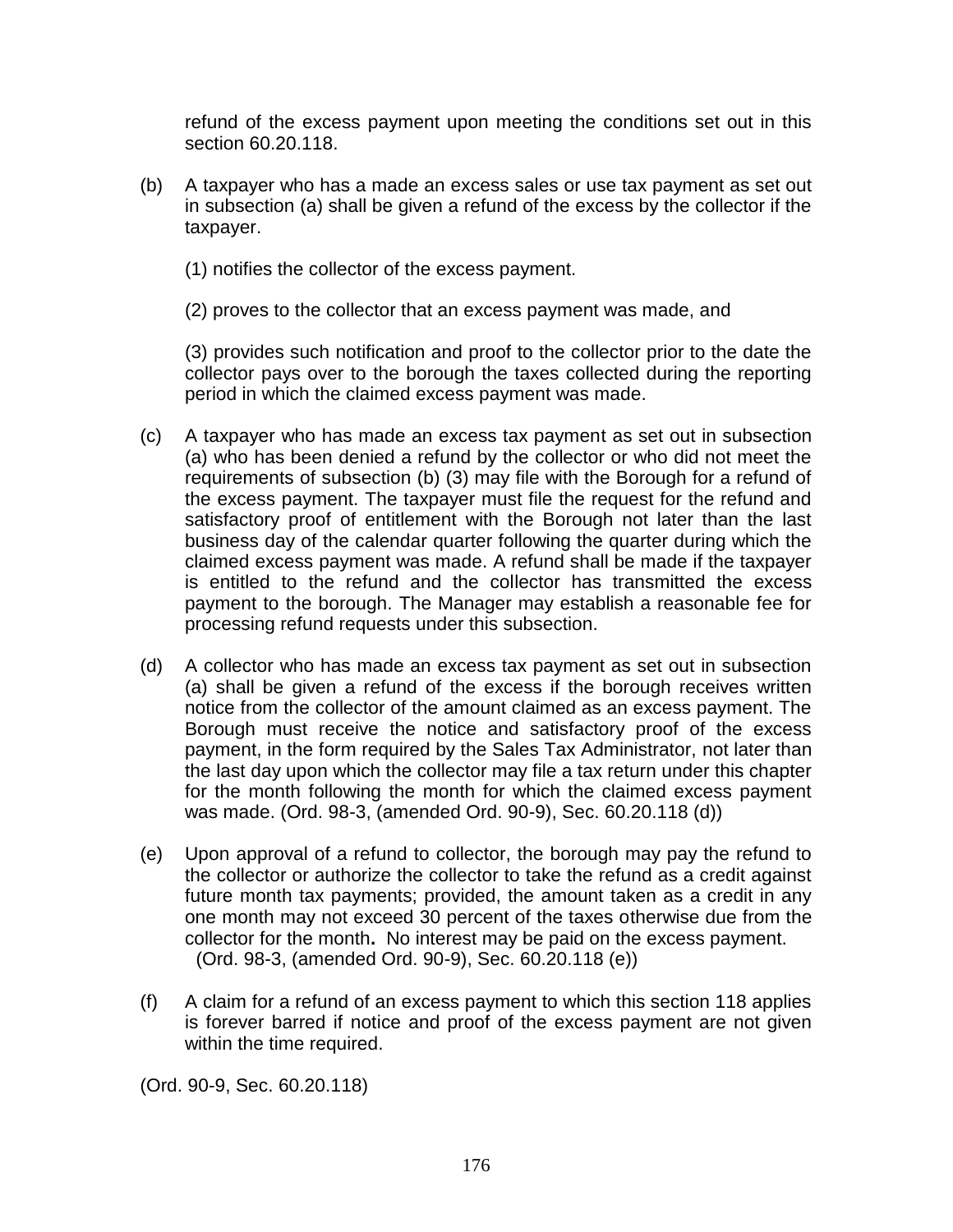### **60.20.120 Disposition of Tax Information.**

Information in the possession of the Borough which was obtained by the borough in the administration or enforcement of the provisions of this chapter and which discloses the particulars of the business or affairs of a taxpayer or other person is not a matter of public record, except for purposes of borough, state or United States investigation and law enforcement. The information shall be kept confidential except when its production is required in an official investigation or court proceeding. These restrictions do not prohibit the publication of statistics presented in a manner that prevents the identification of particular reports and items or prohibits the publication of tax lists showing the names of taxpayers or delinquent and relevant information which may assist in the collection of delinquent taxes. Information otherwise protected by this Section may be furnished on a reciprocal basis to other agencies of the State or the United States concerned with the enforcement of tax laws.

(Ord. 88-2, Sec. 60.20.120)

### **60.20.130 Records--Investigation and Audits.**

- (a) Every person required to collect the tax imposed under this chapter shall maintain, keep and preserve such records, books and accounts of all sales made by the person as may be necessary to determine the amount of tax the person is obligated to collect and pay over to the Borough. Such records, books and accounts shall be preserved for a period of five years following the date all taxes involved in the accounting period were required to be paid to the borough.
- (b) For the purpose of ascertaining the correctness of a return or the amount of taxes owed when a return has not been filed, the Sales Tax Administrator may conduct investigations, hearings and audits and to that end may examine any relevant books, papers, memoranda, records or other writings of any seller or buyer and may require the attendance and sworn testimony of any seller or buyer or any officer or employee of the seller or buyer at a hearing. Upon written demand by the Sales Tax Administrator in the office of the Sales Tax Administrator such books, papers, memoranda, records and other written material as may be set out in the demand unless the Sales Tax Administrator and the person upon whom the demand is made agree to presentation of such materials at a different place.

(Ord. 88-2, Sec. 60.20.130)

#### **60.20.140 Penalties and Interest.**

(a) A person who fails to file a return as required under this chapter or who fails to remit all the taxes due the Borough by that person shall pay a penalty of five percent of the taxes due if no return is filed and five percent of the delinquency if a return is filed. The penalty shall be imposed for each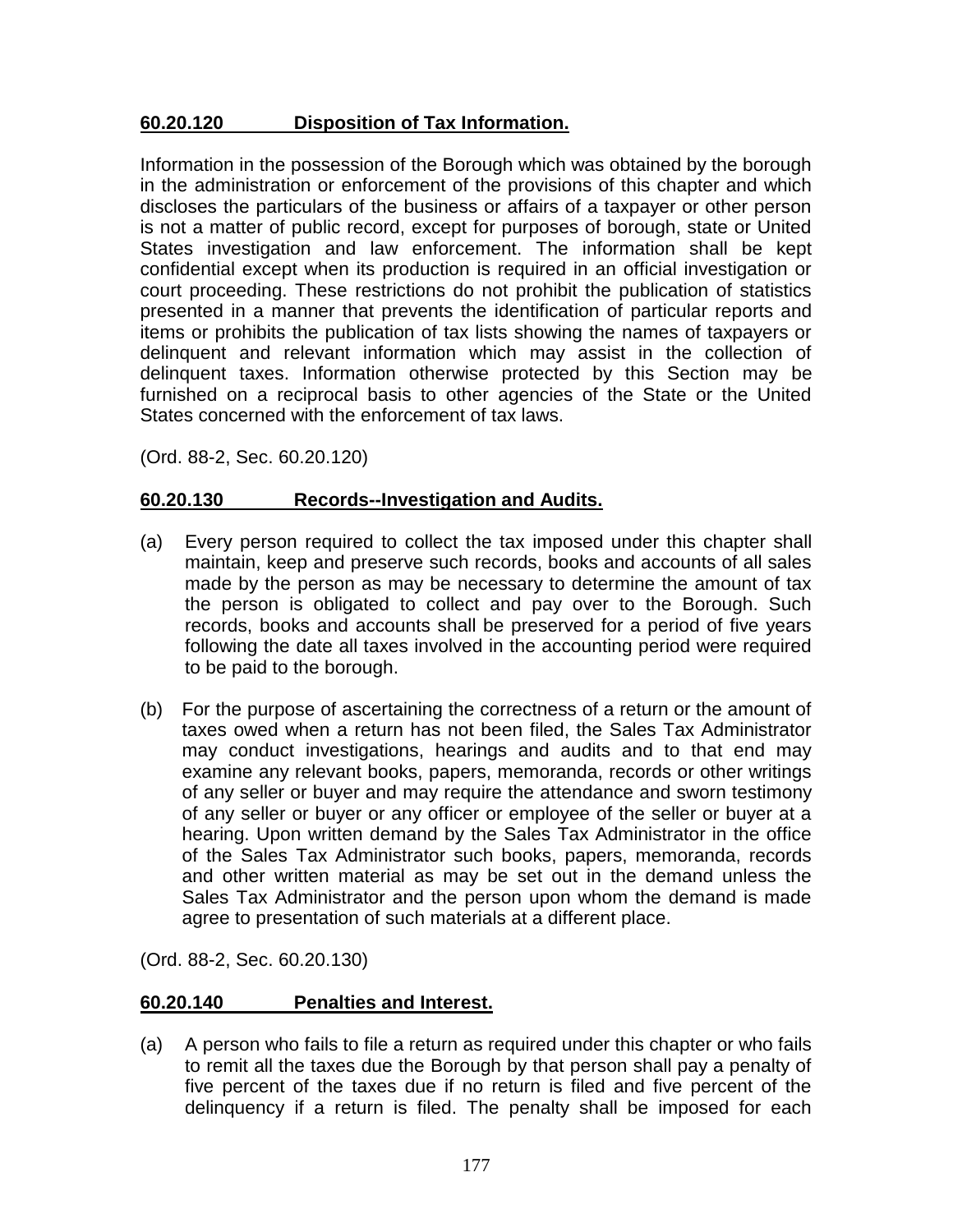month or part of a month during which the delinquency of failure to file exists up to a maximum of twenty-five percent; provided, the total penalty for a single calendar quarter shall not exceed three thousand dollars. The filing of an incomplete return shall be treated as the filing of no return.

- (b) Interest at the rate of twelve percent (12%) per annum shall be paid on all amounts due the Borough that are not received by the Borough as required under this chapter except, interest does not accrue on penalties.
- (c) A person who fails to apply for a certificate of registration as required by this chapter shall pay a penalty of two hundred dollars. Such penalty must be paid before the license is issued or before a renewal or amendment to the license is issued if the original license was issued before the determination that a penalty was due. A person who fails to apply for a certificate of registration, who engages in taxable transactions after being informed in writing that a certificate of registration is required, shall pay a penalty of four hundred dollars before the determination that a penalty was due.
- (d) A person required to collect a tax under this chapter, who fails to provide a written statement setting out the amount of the tax due on the transaction, shall pay a penalty to the Borough equal to the amount of the tax due on the sale.
- (e) A failure of or refusal of a person required to collect a tax under this chapter, to produce records or allow inspection at such reasonable time as requested or demanded by the Sales Tax Administrator shall pay to the Borough a penalty equal to three times any deficiency found or estimated to have occurred by the Sales Tax Administrator; provided, the minimum penalty payable is three hundred dollars.
- (f) A person required to maintain records under the provisions of this chapter shall immediately notify the Borough of any fire, theft or other casualty that would prevent the person from complying with the provisions of this chapter. Such casualty is a defense to a civil penalty levied under this section 140, but does not excuse the person from the liability for payment to the Borough of taxes required to be collected. Accidental or unexplained loss of funds or records does not excuse a person from the performance of any of the requirements under this chapter.

(Ord. 88-2, Sec. 60.120.140)

## **60.20.150 Records Submitted.**

No person required to provide information or to keep or provide records of any nature may falsify or change content of a record so as to misrepresent the facts or information contained therein, nor submit to the Borough any information or record that has been falsified or changed to create a misrepresentation.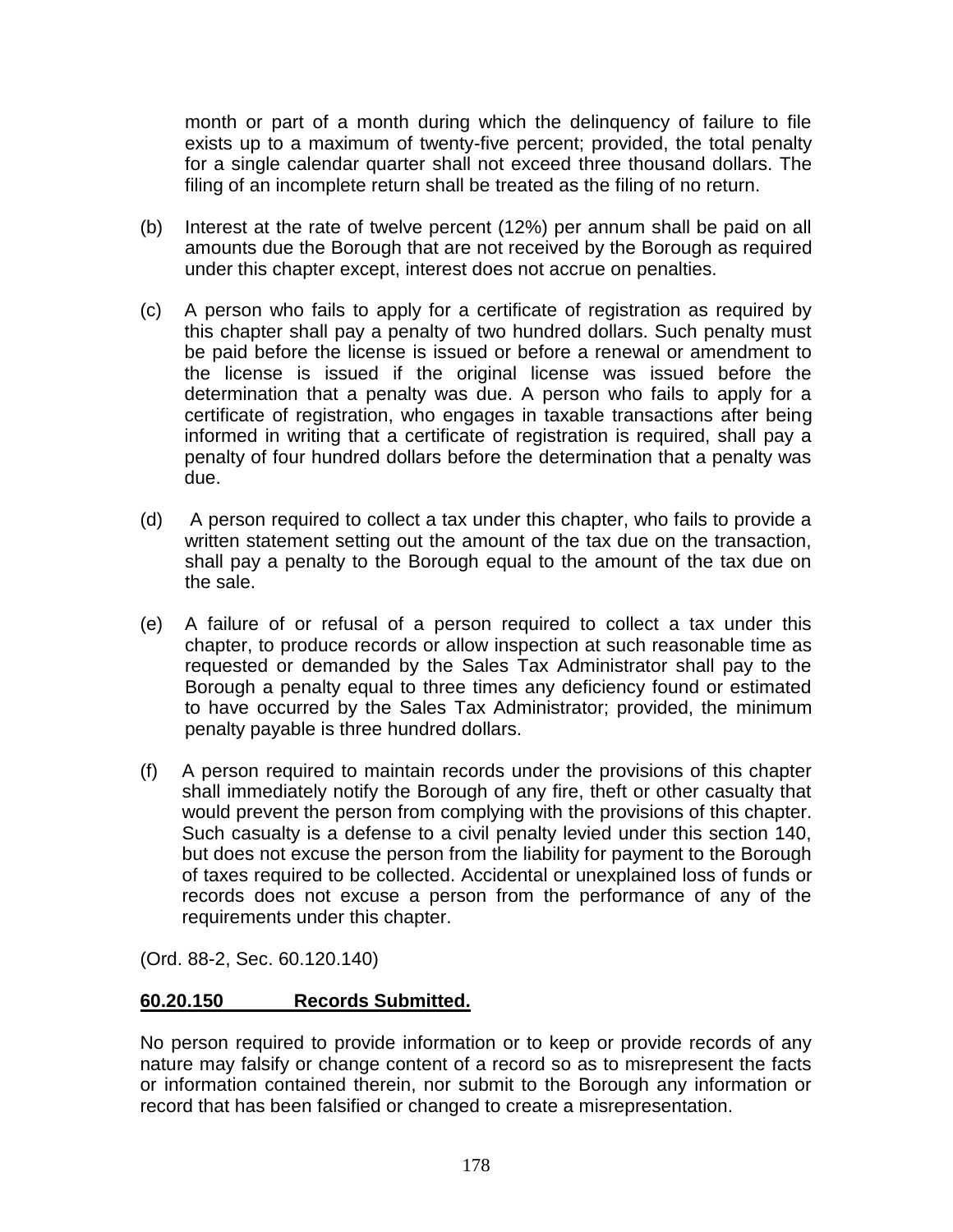(Ord. 88-2, Sec. 60.20.150)

## **60.20.160 Forced Filing.**

If a person required to collect taxes under this chapter fails to file a return or to pay over taxes due as required by this chapter, the Sales Tax Administrator may make an estimate of the tax due based upon any information available. The Sales Tax Administrator shall file a return for such person and shall provide a copy of the return to the person with a request that the person file a correct return along with payment of the taxes due. The Sales Tax Administrator may require the person filing the return to provide sufficient information to support the corrected return. If the person has not filed a corrected return satisfactory to the Sales Tax Administrator, along with the taxes due, within thirty (30) days of the date of mailing of the forced filing, the amount shown on the forced filing becomes delinquent.

(Ord. 88-2, Sec. 60.20.160)

#### **60.20.162 Lien.**

The tax, penalty and interest imposed by this chapter constitutes a lien in favor of the Borough upon all real and personal property within the Borough of the person required to collect the tax under this chapter. The lien arises upon the delinquency of the payment of the tax to the Borough and continues until the liability for the amount owing is satisfied or the property is sold at a foreclosure sale. The lien is not valid as against a mortgage, pledge, purchase or judgment creditor until notice of the lien is filed in the office of the Recorder for the District in which the property is located in the manner provided for federal tax liens under AS 43.10.090 this chapter. These sections of the state statute are hereby adopted by reference the same as if set out in full in this section.

(Ord. 88-2, Sec. 60.20.162)

#### **60.20.170 Accelerated Returns.**

A person who is required to file a return and pay taxes to the Borough, who fails for more than fifteen days to file a return or pay the taxes due or who has, within a twelve month period, filed or paid taxes late on two or more occasions may be required by the Sales Tax Administrator to file and pay on a weekly basis; provided, the Sales Tax Administrator shall provide to the person a hearing after reasonable notice of the Sales Tax Administrator's intention to require more frequent filing and payment. The Sales Tax Administrator may establish the number of calendar or business days following the Saturday that ends the reported week by which the Borough must receive the weekly filing and payment. If a specific time is not established by the Sales Tax Administrator for a person on a weekly reporting basis, weekly filings and payments must be received by the Borough by the tenth business day following the Saturday that ends the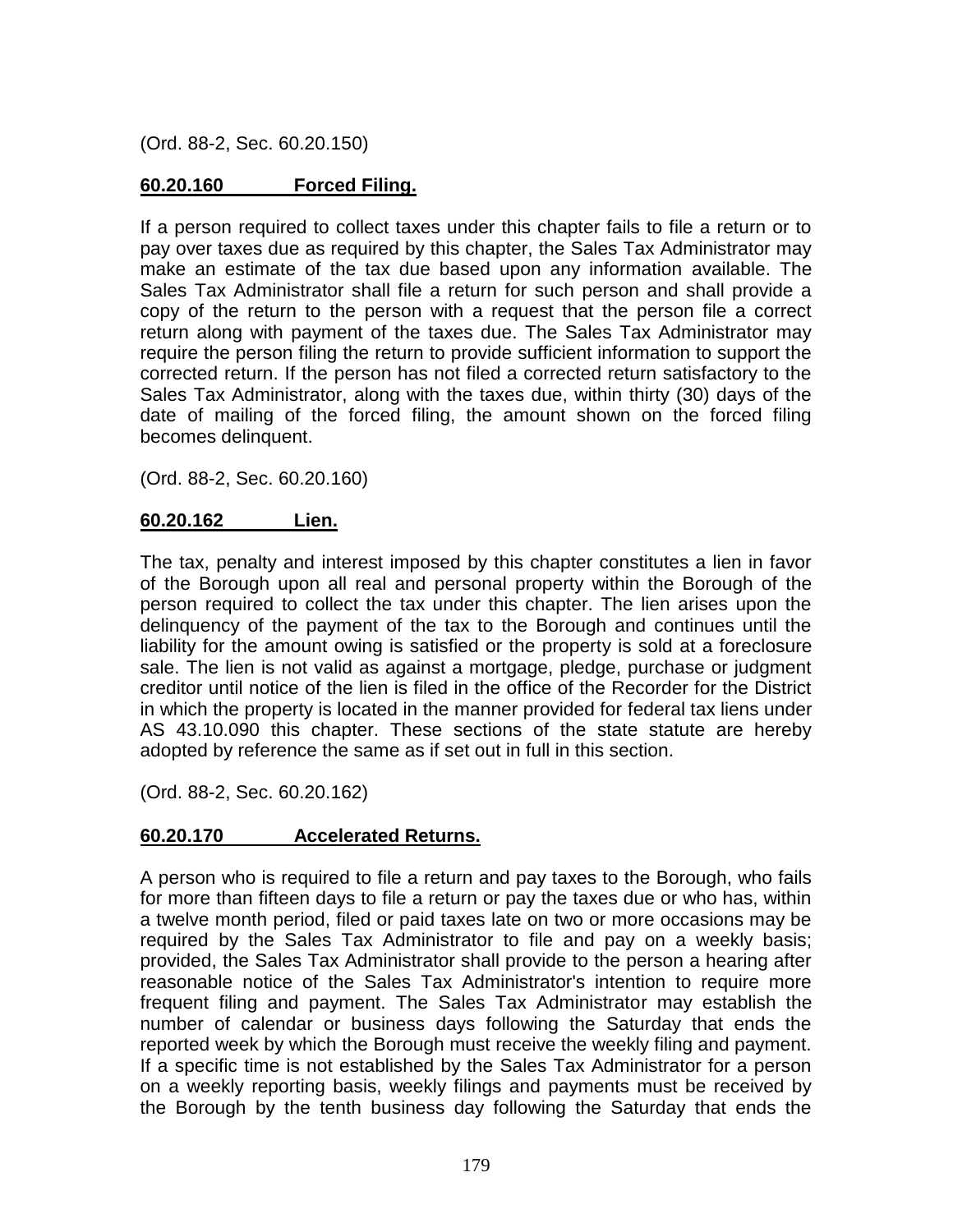reported week. The person required to file and pay on a weekly basis who fails to file and pay the full amount due within ten days of the date required for such filing and payment or such a person who files late two or more times during a four month period may be required by the Sales Tax Administrator to file on a daily or other basis more frequent than weekly after written notice of intent and a hearing as provided in this section.

(Ord. 98-3 (amended Ord. 88-2), Sec. 60.20.170)

## **60.20.180 Time Extensions.**

For good cause shown, the Sales Tax Administrator may grant an extension of the time required for the performance of any act under this chapter. The extension shall be subject to such terms and conditions as the Administrator finds appropriate. An application for an extension must be filed in writing before the date required for performance.

### (Ord. 88-2, Sec. 60.20.180) **60.20.185 Liability of Responsible Persons**

Each responsible individual as defined under section 60.20.250 is liable to the Borough for the payment of sales and use taxes that are delinquent and which were collected or required to be collected or required to be paid over to the Borough while such individual was a responsible individual with respect to such taxes. Such individual is liable to the Borough for penalties and interest on the delinquent taxes accrued to the date of payment. Upon written demand for payment of delinquent taxes, penalty and interest sent by registered mail to a responsible individual, the responsible individual shall pay over to the Borough the amount of the delinquent taxes, interest and penalty due within 20 days of the date of the written demand. If the responsible individual upon whom demand for payment has been made fails to pay the taxes, penalty and interest due within 20 days of the date of the demand, the amount due may be collected in a civil action against the responsible individual. (Ordinance 96-4, Sec. 60.20.185)

## **60.20.220 Use Tax Levied.**

- (a) There is levied and shall be collected a use tax of two percent (2%) on the processing, storage, consumption or other use of raw fish within the Borough if such raw fish has not been the subject of a transaction otherwise taxable under this chapter. The tax shall be levied and collected in an amount equal to two percent of the value of the raw fish used.
- (b) A credit shall be allowed against the tax imposed by this section in an amount that the present user, the user's agent, bailor or donor has paid a sales tax with respect to such fish in any other state or political subdivision prior to the use of the fish in the Borough. The person who processes, stores, consumes or otherwise uses raw fish subject to taxation under this section is liable for the payment of the tax to the Borough and shall file a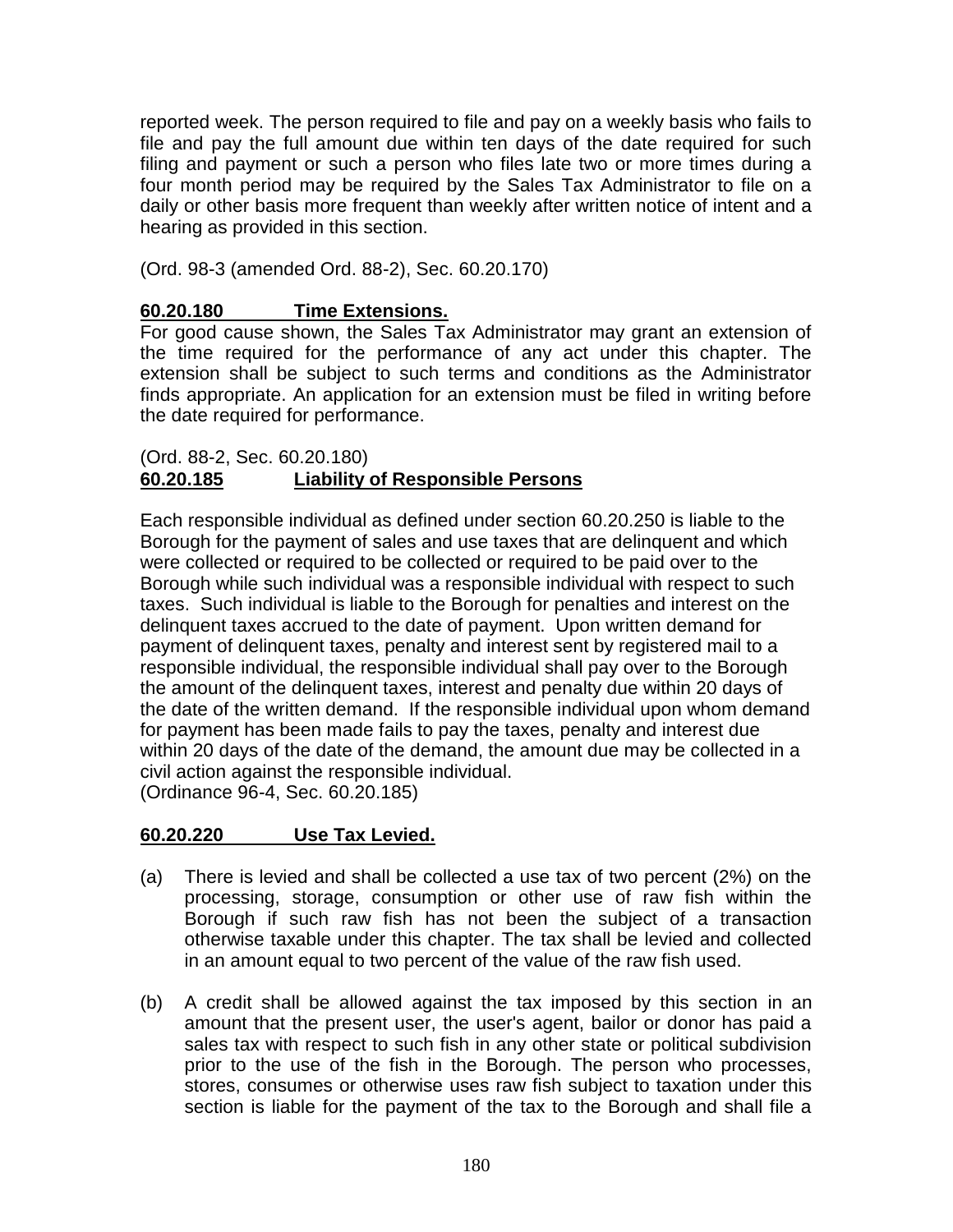return, obtain a certificate of registration and remit the taxes due in the same manner and subject to the same requirements for reporting, payment, interest penalties, inspection of records, enforcement, administration and other applicable provisions of this chapter as are set out in the taxation of the sale of raw fish. (Ord. 00-01 (amended Ord. 88-2), Sec. 60.20.220(b))

(Ord. 88-2, Sec. 60.20.220)

#### **60.20.250 Definitions.**

Unless it is clear from the context that a different meaning was intended, the following words used in this chapter have the meaning ascribed as follows:

- (1) "Borough" means the Aleutians East Borough.
- (2) "Buyer" means the first person in the Borough who becomes directly or indirectly obligated to a seller for payment for raw fish.
- (3) "Chief Administrator" means the Mayor, except, if the Borough is operating under the manager form of government, then it is the Borough Manager.
- (4) "Person" means an individual, corporation, partnership or other form of association.
- (5) "Processed" or "processing" means cooking, canning, smoking, butchering, freezing, salting, dehydrating and other activities that modify the condition of the fish in preparation of the fish for sale, but does not include decapitating, gutting, gilling, sliming, or icing by the person harvesting the fish if done for the purpose of maintaining the quality of the fish until it can be sold.
- (6) "Raw fish" means fin fish and shellfish and includes, but is not limited to crabs, shrimp, scallops, clams, oysters, salmon, halibut, cod, herring, flounder and pollock that have not been processed.
- (7) "Responsible individual" means any individual, including a group of individuals such as a board of directors, partnership, joint venture, corporation or other entity who has the responsibility to , is required to, has the authority to, or has the authority to direct or cause another person to:
	- (a) collect the tax levied under this chapter,
	- (b) segregate funds in lieu of the direct collection of the tax under this chapter,
	- (c) pay over to the Borough taxes required to be collected under this chapter, or
	- (d) determine which creditors of the tax collector are to be paid,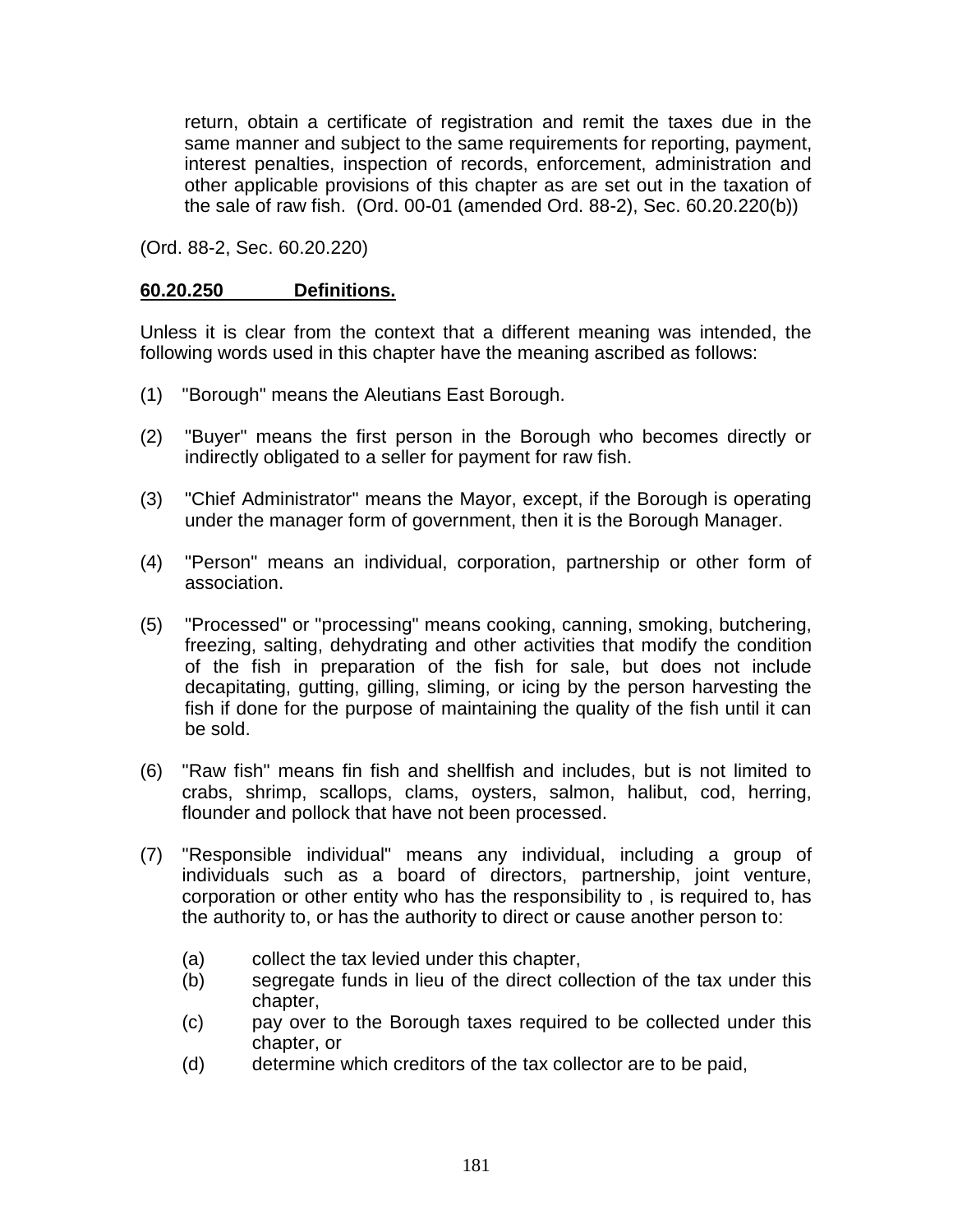and may include, but is not limited to, such officers and employees of a tax collector as the chief executive officer, president, vice-president for finance, controller, comptroller, treasurer, bookkeeper, majority shareholder, finance director, manager, partner, managing partner, chief fiscal or financial officer and accountant if they possess any of the authority, responsibility or duties described in this definition.

(Ord. 96-4, (amended Ord. 88-8) New Sec. 60.20.250(7), renumbering the existing subsections 7-9 to 8-10)

(8) "Sale" is an event that occurs when a person within the Borough becomes directly or indirectly obligated for the payment for raw fish without regard to whether delivery of the fish occurred inside or outside the Borough if the fish are purchased for delivery or are delivered to a location inside the Borough. The place of sale is the business location of the buyer inside the Borough to which the last delivery of the raw fish is made prior to processing or transfer outside the Borough. Delivery of raw fish to an agent, employee, or any entity within the Borough for the purpose of transporting the raw fish outside the Borough to a person who has purchased the fish or who becomes or is obligated to pay for the raw fish is a sale at the place of delivery within the Borough. A sale in the Borough occurs if raw fish are purchased by a buyer and delivered to the buyer inside the Borough even if the buyer initially takes possession outside the Borough or the raw fish are transported outside the Borough prior to delivery to the location inside the Borough.

(Ord. 95-6 (amended Ord. 88-7) Sec. 60.20.250(8)

- (9) "Sales Tax Administrator" is the Chief Administrator or such other person as the Chief Administrator designates.
- (10) "Value of raw fish" is the consideration, whether money, credit, rights, or other property, expressed in terms of money, paid or given or contracted to be paid or given by the purchaser or person who uses the raw fish to the seller for the raw fish, the use of which is taxable under Section 220 of this chapter. In the case of raw fish used that are acquired under conditions wherein the purchase price does not represent the true value of the fish, the value of the raw fish used shall be determined as nearly as possible according to the selling price at the place of use of the raw fish of like quality or character.

(Ord. 88-2, Sec. 60.20.250)

#### **60.20.260 Authority to Contract Collection.**

The Chief Administrator may, with the consent of the Assembly, contract with a City within the Borough to collect the taxes imposed by this chapter.

(Ord. 88-2, Sec. 60.20.260)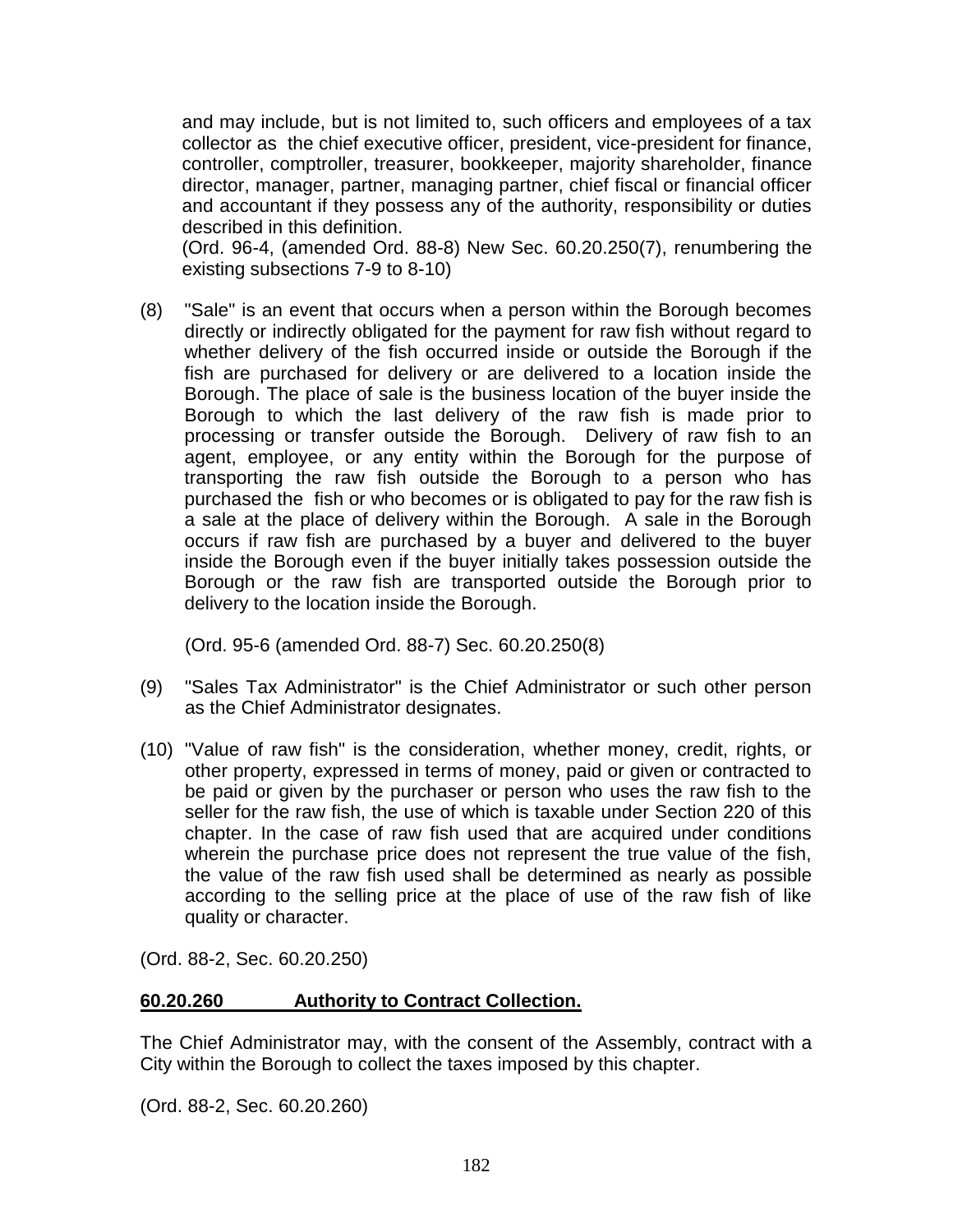#### **60.20.300 Enforcement and Penalties.**

- (a) Violation of any of the requirements of this chapter is a misdemeanor. For convictions for a violation of a provision of this chapter, a fine of not to exceed five hundred dollars may be imposed; except, for a subsequent violation of any provision of this chapter, whether similar to or different from the prior conviction, the maximum penalty that may be imposed is a fine of one thousand dollars or imprisonment for not to exceed thirty days, or both if the subsequent conviction is for a violation that occurred within three years after the conviction for the prior violation.
- (b) Each day upon which a violation of this chapter continues is a separate offense.
- (c) The Borough may recover taxes, interest and civil penalties due in a civil action independent of or in addition to any criminal action filed.

(Ord. 88-2, Sec. 60.20.300)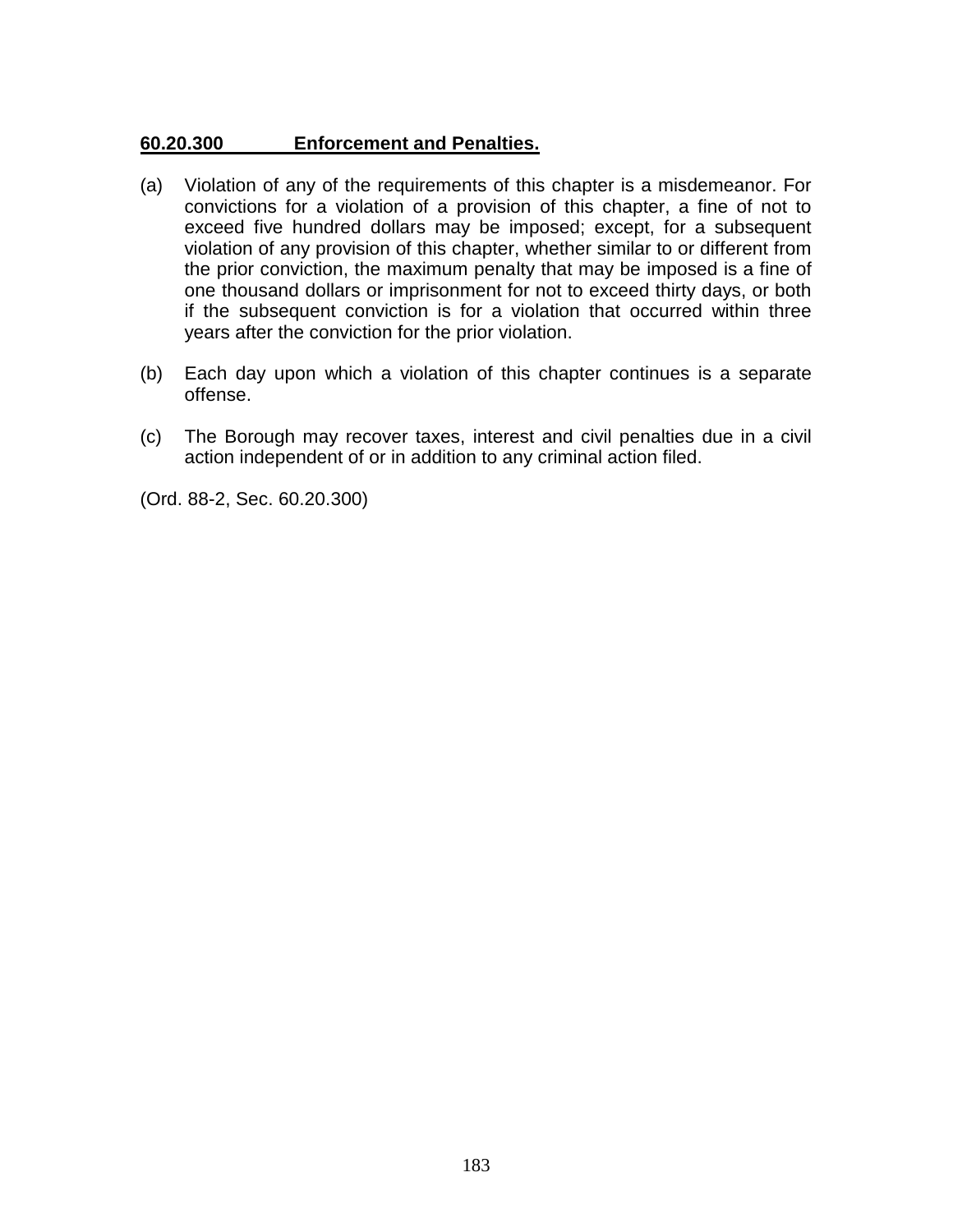# **Chapter 60.40 SEVERANCE TAX**

| Sections: |                                               |
|-----------|-----------------------------------------------|
| 60.40.010 | <b>Definitions</b>                            |
| 60.40.020 | Resources subject to tax                      |
| 60.40.030 | Exemption                                     |
| 60.40.040 | Collection and administration                 |
| 60.40.050 | Enforcement and penalties                     |
| 60.40.060 | Severance tax return verification             |
| 60.40.070 | Confidentiality                               |
| 60.40.080 | Liability for and collection of severance tax |
| 60.40.090 | Penalties and interest                        |

### **60.40.010 Definitions.**

A. "The gross production value" means the value per unit at the point of severance multiplied by the number of recovered units of the natural resources sold during the calendar quarter.

B. "Severer or harvester" means a person, company, corporation or other entity engaged in the business of severing or harvesting natural resources. This includes offshore processors of fish products who process, deliver, catch, or receive fish products within the boundaries of the Aleutians East Borough if those activities are not already subject to the Borough's Sales and Use Tax. It also includes fish harvesters who harvest fish within the boundaries of the Borough and transport the fish themselves to locations outside the Borough for sale and/or processing provided that these harvesters are not already subject to the Borough Sales and Use Tax.

C. "Calendar quarter" means any one of the following three-month periods beginning July 1<sup>st</sup>: July 1<sup>st</sup> to September 30<sup>th</sup>; October 1 to December 31<sup>st</sup>; January 1 to March  $31^{st}$ ; and April 1 to June  $30^{th}$ .

D. "Recovered units" means all units mined, extracted, or removed whether produced directly or contractually during the period of production.

E. "Point of severance" for purposes of computing the tax is defined as:

1. Prepared for transport at the mine site in the case of resources as defined in 60.40.020 (A);

2. The scale at the pit or quarry in the case of resources as defined in 60.40.020 (B);

3. The dock in the case of resources defined in 60.40.020 (C).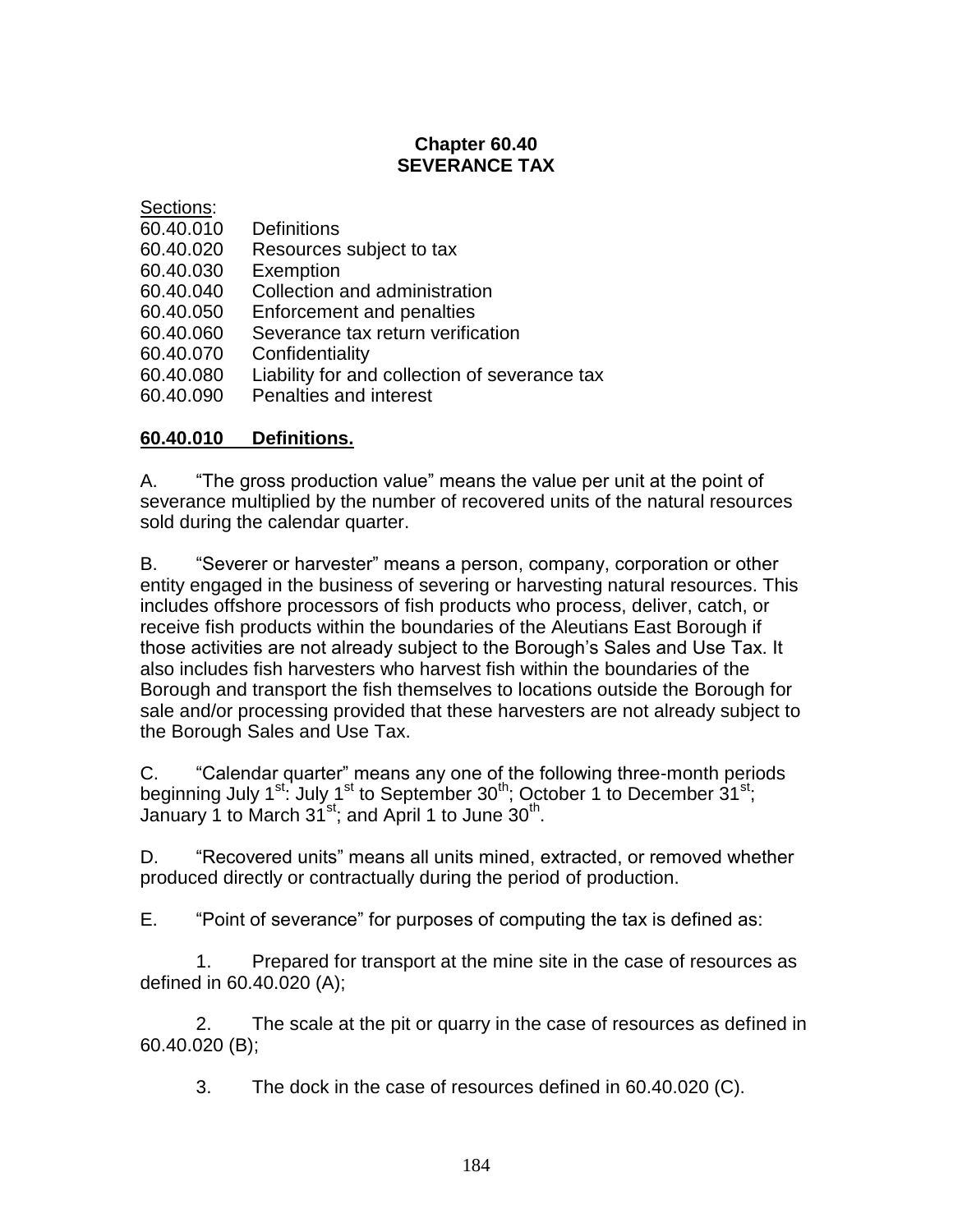F. "Commercial Products of Borough Waters" means any raw finfish or bottomfish, shellfish, mollusks or other invertebrates and all other commercial products of the sea harvested in Borough Waters, whether fresh, estuarine or salt, for sale, profit or commercial use.

## **60.40.020 Resources subject to tax.**

There is levied in the Borough, on any severed or harvester of certain natural resources, an excise tax, denominated as a severance tax. The tax rate shall be the Borough-wide mill levy as determined annually by the assembly which will be multiplied by the gross production value for the calendar quarter resulting from the following activities:

A. Mining, extracting, harvesting, removing or producing for sale, profit or commercial use, any copper, gold, silver, zinc, lead, molybdenum, or other metallic mineral product, compound, or combination of mineral products;

B. Gravel mining, quarrying, or producing for sale, profit, or commercial use, any sand, gravel, rock or coal; and

C. Harvesting and processing Commercial Products of Borough waters.

### **60.40.030 Tax rates for resources subject to tax.**

The tax levied by this section shall be at the following rates:

A. For metal ores and coal extracted from the ground, 1.5% times the gross production value per ton;

B. For gravel extracted 10 cents per cubic yard;

C. For Commercial Products of Borough Waters, 2% of purchase price;

D. For resources not included herein: as may be considered and approved by the Borough Assembly.

## **60.40.040 Exemption.**

A. If the annual gross production value of severed or harvested natural resources within the Borough does not equal or exceed the amount of \$5,000 annually, the severer or harvester shall be exempt from taxation under this chapter. This exemption does not apply to 60.40.020(C).

B. Local governments are exempted from payment of this tax for resources that the local government owns before severance which are to be used after severance exclusively in public works projects undertaken by that local government within the local government's jurisdiction or as a local match for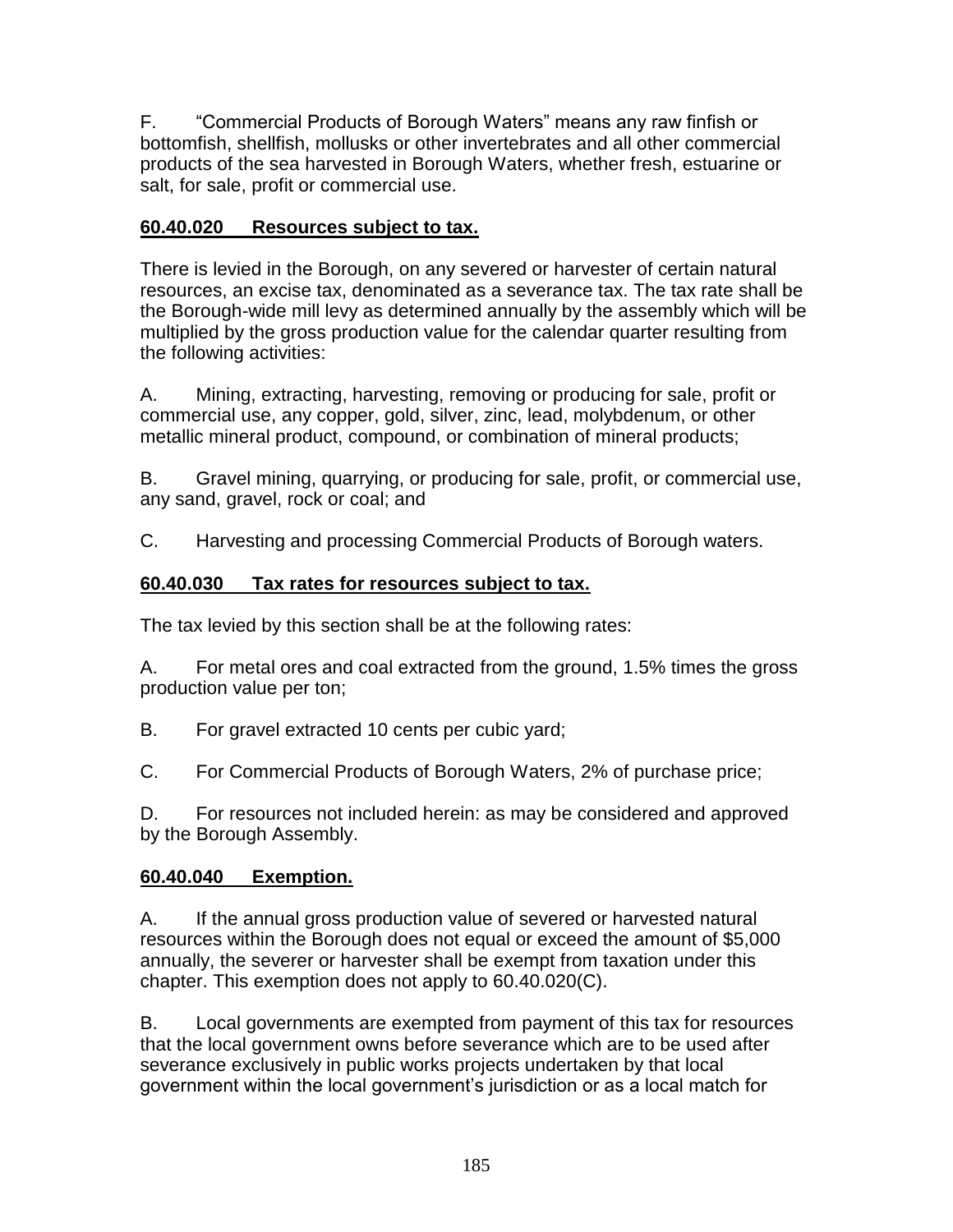public works projects undertaken by that local government within the local government's jurisdiction.

# **60.40.050 Collection and administration**.

A. Every severer or harvester of resources subject to taxation under this chapter, shall register with the Borough prior to beginning a severance or harvesting activity. Registration shall take place on forms provided by the Borough.

B. Except regarding resources described in 60.40.20 (C), every severer or harvester shall submit to the Borough a severance tax return, under oath, at the time the tax is paid, containing the following information:

- 1. A description of the property from which the resource was severed or harvested by legal description or Borough assigned account number.
- 2. The gross amount of recovered units severed or harvested during the calendar quarter.
- 3. The gross sales value of all recovered units severed or harvested during the calendar quarter.

C. With regards to resources described in 60.40.20 (C), every severer or harvester shall submit to the processor or purchaser of such resource an Aleutians East Borough severance tax return, under oath, containing the following information:

- 1. A description of the waters from which the resource was severed or harvested by longitude and latitude or such description of location as may be approved by the Borough.
- 2. The gross amount of recovered units severed or harvested during the calendar quarter.
- 3. The gross sales value of all recovered units severed or harvested during the calendar quarter.

After receipt of the Aleutians East Borough severance tax return, the receiving processor shall withhold the applicable percentage of the gross production value of the resource, remitting 95% to the Borough along with the Aleutians East Borough severance tax return completed by the severer or harvester as the applicable Aleutians East Borough severance tax on that resource, retaining 5% as a tax collection fee, but not to exceed \$300.00. It is the responsibility of the severer or harvester in every instance to insure that the Aleutians East Borough severance tax is paid.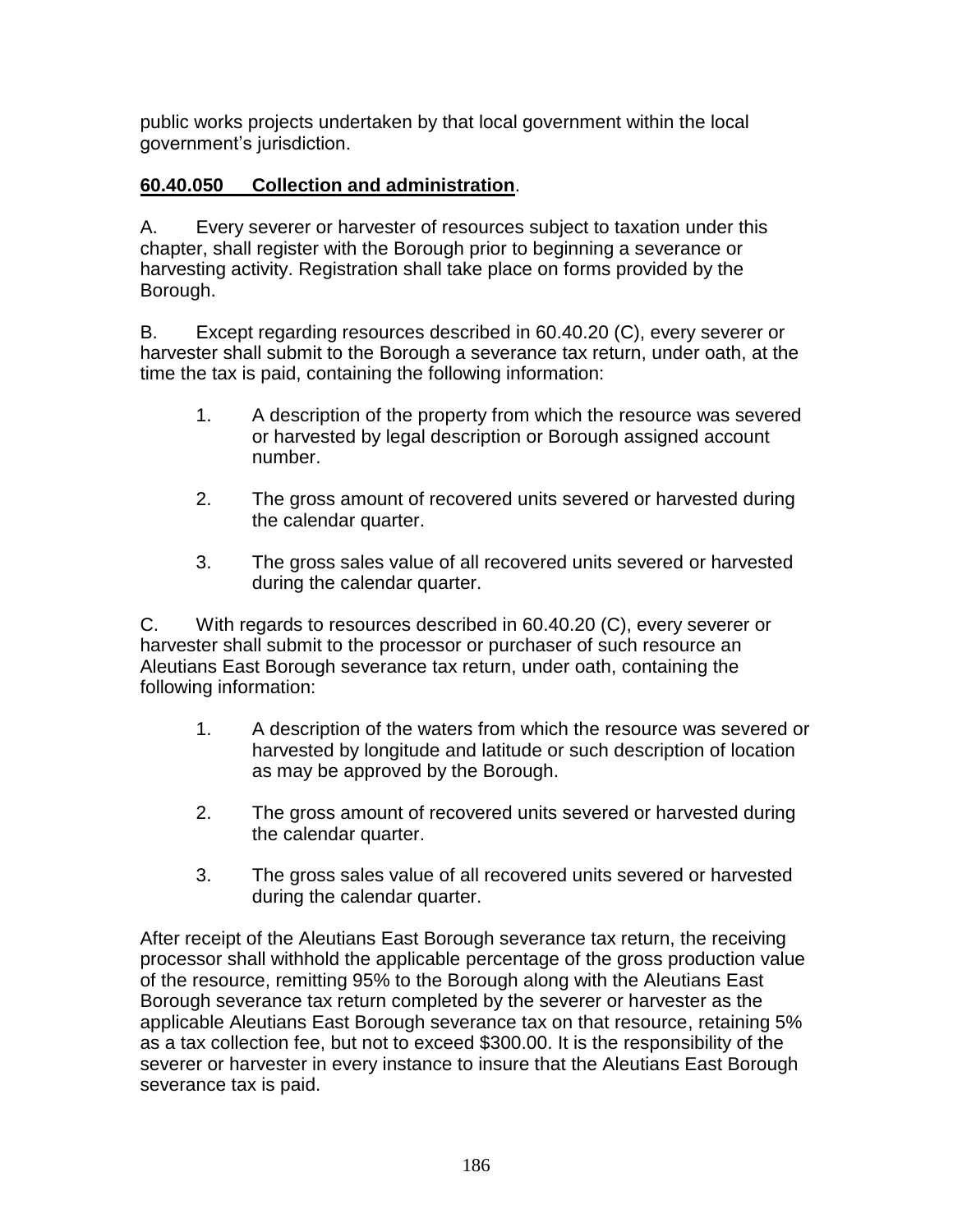D. The return or tax statement along with all taxes due to the Borough for the calendar quarter must be received by the Borough on or before the last business day of the month following the end of the calendar quarter for which the return or statement is required.

E. This tax constitutes a lien chargeable against the property owned by the severer. The lien may be foreclosed by the Borough in the same manner as any other lien against real or personal property.

## **60.40.060 Enforcement and penalties.**

A. The superior court, upon the request of the finance director, shall issue an injunction requiring compliance with the provisions of this chapter. In the alternative, the finance director may determine the severance tax on parties who have not filed a return in an amount based on historical data and the best information available.

B. A person who fails, refuses, or neglects to file a severance tax return in compliance with this chapter shall, in addition to any other penalties provided by law, be liable for a penalty of 10 percent of the tax.

### **60.40.070 Severance tax return verification.**

Except for those harvesters who have filed under and fully complied with 60.40.50 (D) and have paid all taxes when due, the finance director, or his designee, may:

A. Require a person engaged in natural resource extraction, production, or transportation, any agent or employee of the person, or the purchaser of natural resources taxed under this chapter to furnish any additional information reasonably necessary to compute the amount of the tax or to determine if a tax is due;

B. Examine the books, records, and files of any such person;

C. Conduct hearings and compel the attendance of witnesses and the production of books, records, and papers of any person; and

D. Make an investigation or hold any inquiry reasonably necessary to a disclosure of facts as to:

- 1. The amount of extraction or production of a natural resources of an extractor, producer, or seller;
- 2. The purchaser of the natural resource; and
- 3. Transportation of the resource.